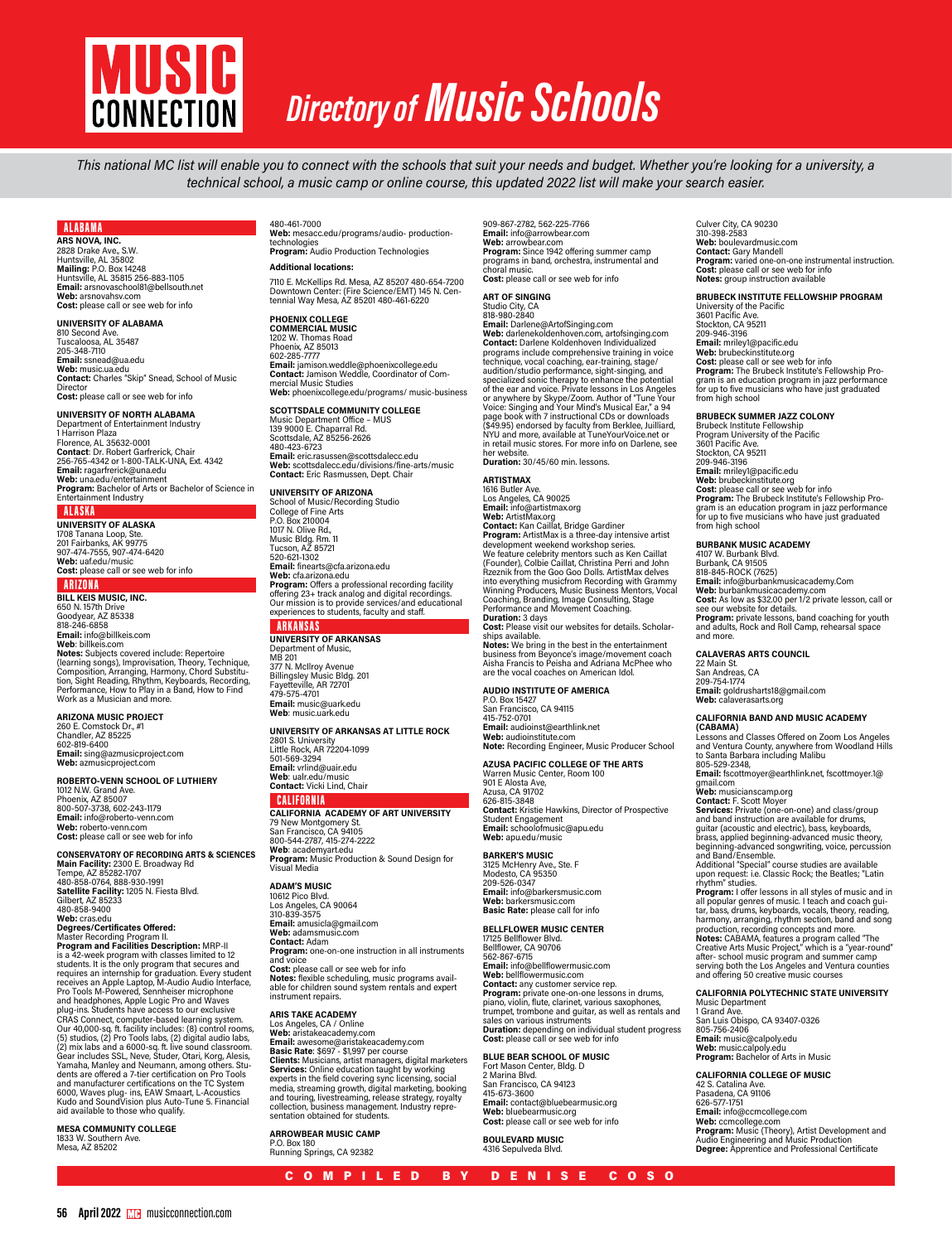**Duration:** 6 months apprentice, 1 year professional **Cost:** please call or see web for info **Notes:** CCM mentors artists and engineers for<br>the professional music industry. Its small intimate<br>environment allows for personal and customized<br>attention from Grammy award-winning and seasoned faculty.

**CALIFORNIA INSTITUTE OF THE ARTS, SCHOOL OF MUSIC** 24700 McBean Pkwy. Valencia, CA 91355<br>661-253-7816, 800-545-2787<br>**Email:** musicinfo@calarts.edu<br>**Web:** music.calarts.edu<br>**Program:** Music composition, performance of all musical instruments, jazz, world music perfor-<br>mance, music technology: Interaction, Intelligence<br>and Design. Vocal performance, experimental<br>sound practices, musical arts program. **Degre**e: B.F.A, M.F.A,<br>**Duration:** 4 years for B.F.A, 2 years for graduate<br>M.F.A degree, 3 year program, D.M.A. (Doctorate of<br>Musical Arts) in Performer/Composer.<br>**Cost:** please call or see web for info<br>**Notes:** Fully acc

### **CALIFORNIA STATE POLYTECHNIC UNIVERSITY, POMONA**

3801 W. Temple Ave., Bldg. 24-141 Pomona, CA 91768 909-869-3548 **Email:** dfkopplin@cpp.edu **Web:** cpp.edu/class/music/index.shtml **Contact:** David Kopplin, Interim Department Chair **Degree:** B.A.

### **CALIFORNIA STATE UNIVERSITY, CHICO** MUTA

Performing Arts Center Room 10 Chico, CA 530-98-5152 **Email:** muta@csuchico.edu **Web:** csuchico.edu/muta<br>**Program:** B.A.'s in General Music, Music Education,<br>Music Industry with options of General Industry<br>and in Recording Arts.

**CALIFORNIA STATE UNIVERSITY, DOMINGUEZ HILLS** 1000 E. Victoria Ave. Carson, CA 90747 310-243-3543<br>Contact: Scott Morris **Contac**t: Scott Morris<br>**Email:** ssmorris@csudh.edu<br>**Web:** csudh.edu/music<br>**Program:** Audio Recording and Music Synthesis<br>(ARMS) **Degree:** B.A. and Certificates<br>**Duration:** 4 years<br>**Notes:** accredited undergraduate college curricu-<br>lum; extension courses available

**CALIFORNIA STATE UNIVERSITY, FULLERTON** P.O. Box 6850 Fullerton, CA 92834 657-278-3511

**Email:** efink@fullerton.edu **Web:** fullerton.edu/arts/music **Contact:** Edward J. Fink, Ph.D, Interim Dir. of School of Music **Program:** A full complement of undergraduate and graduate degrees in performance, composi-tion, music education, theory, history and piano pedagogy.<br>**Degree:** B.A., B.M., M.A., M.M. **Duration:** 4-5 years<br>for B.A./B.M.; approx. 2 additional years for M.A./<br>M.M.

**Notes:** See website for more info. Many live student performance opportunities.

## **CALIFORNIA STATE UNIVERSITY, LONG BEACH**

1250 N. Bellflower Blvd. Long Beach, CA 90840-7101 562-985-4781 **Email:** music@csulb.edu **Web:** web.csulb.edu/colleges/cota/music **Contact:** Music Dept. Admissions **Program:** Varied, with an emphasis on orchestral instruments and music studies such as history, education, new music and commercial music business. **Degree:** B.A., B.M. in music, performance, composi-tion or education, M.A. music program, teaching

credentials **Duration:** 4 years for B.M.; additional 2 years for M.M.

**Cost:** please call or see web for info **Notes:** requires audition and music theory test to determine placement

## **CALIFORNIA STATE UNIVERSITY, LONG BEACH EXTENSION** 6300 E. State University Dr., Ste. 104

Long Beach, CA 90815

800-963-2250<br>**Web:** ccpe.csulb.edu/ContinuingEd/<br>**Program**: Extension courses in music studies<br>and any music class. Classes are for students not enrolled in the regular CSULB program.<br>Duration: varies

**Duration:** varies<br>**Cost:** please call or see web for info<br>**Notes:** University enrollment not required; day and<br>evening classes

#### **CALIFORNIA STATE UNIVERSITY, LOS ANGELES** 5151 State University Dr.

Los Angeles, CA 90032 323-343-3000 **Web:** calstatela.edu/music **Program:** varied undergraduate music studies/ performance program<br>**Degree:** B.A.<br>**Curation:** 4 years<br>**Cost:** please call or see web for info<br>**Notes:** university enrollment required

### **CALIFORNIA STATE UNIVERSITY, NORTHRIDGE**

18111 Nordhoff St. Northridge, CA 91330 818-677-1200 **Email:** music@csun.edu<br>**Web:** csun.edu<br>**Program**: A diverse music program. Majors include<br>music business, jazz performance, classical performance, music therapy, education<br>**Degre**e: B.A./B.M., M.A./M.M.<br>**Duration**: 4 years for B.A./B.M., 2 additional years<br>for M.A./M.M. **Cost:** please call or see web for info **Notes:** University enrollment required; Contact music department for audition dates.

### **CAZADERO PERFORMING ARTS CAMP**

P.O. Box 11013 Oakland, CA 94611 360-921-5182<br>**Email:** info@cazfamilycamp.org<br>**Web:** cazfamilycamp.org/<br>**Program:** Since 1957, our camp has been providing the best in musical education and performances. **Cost:** please call or see web for info

#### **CHAPMAN UNIVERSITY CONSERVATORY OF**

**MUSIC** One University Dr. Orange, CA 92866 714-997-6815<br>**Email:** music@chapman.edu<br>**Web:** chapman.edu/copa<br>**Program:** Conservatory level musical training<br>**Program:** Conservatory level musical arts university.<br>**Degre**e: B.A. music, B.M. performance, B.M.<br>education:

**COAST MUSIC**<br>2417 N. Sepulveda Blvd,<br>Manhattan Beach, CA 90266 310-372-4753 **Email:** coastmusicstaff@gmail.com **Web:** coastmusicrocks.com **Basic Rate:** please call for info **Clients:** all levels

**COGSWELL COLLEGE**  191 Baypointe Parkway San Jose, CA 95134 800-264-7955 **Email:** admissions@gogswell.com **Web:** cogswell.edu **Program:** Audio & Music Production

### **CORNERSTONE MUSIC CONSERVATORY**

12121 W. Pico Blvd., Ste. 205<br>Los Angeles, CA 90064 310-820-1620<br>**Email:** cornerstonemusician@gmail.com<br>**Web:** cornerstonemusicconservatory.org **Contact:** Ann Pittel **Program:** Private and group music instruction for ages 7 months to adult. **Duration:** 15 weeks to year-round<br>**Cost:** Varies-call for brochures and rates<br>**Notes:** specializing in expert music instruction,<br>composition, theory, teen/college-prep students,<br>special toddler programs, Harmony Road Pian

### **CRAS MUSIC ACADEMY**

**Professional Music Production Courses**<br>2300 East Broadway Rd.<br>Tempe, AZ 85282 888-930-1991, 480-858-0764<br>Web: crassed<br>Web: crassed<br>Program: CRAS Music Academy offers four expansions<br>partnership with Westlake Recording Studios<br>partnership with Westlake Recording Studios<br>ling(Rihanna, the Weeknd, Mich

#### **Additional location:**

1205 North Fiesta Blvd. Gilbert, AZ 85233 480-858-9400

**CULVER CITY MUSIC CENTER** 10862 Washington Blvd. Culver City, CA 90232 453-1928 **Web:** culvercitymusic.com **Clients:** all levels

#### **Additional location:**

1901 Santa Monica Blvd. Santa Monica, CA 90404 310-453-1928

#### **DEANNA COLON**

Deanna's Vocal Studio International Vocal Coach - In Person (Las Vegas Area) & Online (323) 591-9829 **Email:** lessons@iamdeanna.com **Web:** IAmDeanna.com<br>**Notes:** Quarter semi-finalist on Season 8 of<br>America's Got Talent Season.<br>Backgrounds for Nick Jonas, Justin Bieber, Celine<br>Dion, et al. Extensive TV & Radio Commercial singing work**.** 

**DREAM MUSIC STUDIOS**  Simi Valley, CA 805-558-1760 **Email:** dmsmusicrecruiter@gmail.com **Web**: dreammusicstudios.com **Basic Rate**: TBD depending on length of time and

location **Services**: Performance opportunities every four to six months! Student centered learning and quality programs. Lessons in piano, voice, guitar, bass,<br>drums, violin, viola, cello and more! Every lesson<br>focuses on: Chords, Rhythm, Melody, Scales, Theory,<br>Music Notation, Playing by ear, Playing by heart,<br>Listening skills, Mi various styles: classical, jazz, popular, and more, Self confidence skills, Self awareness, Competition opportunities for advanced students, Music history, Performance practice

### **EL CAMINO COLLEGE**

16007 Crenshaw Blvd. Torrance, CA 90506 310-532-3670 **Web:** elcamino.edu/academics/areas-of-study/ music.aspx **Contact:** Polli Chambers-Salazar, Professor Music **Program:** a structured program<br>of training in a variety of solo performance media,<br>large and small ensembles, music theory<br>and musicianship, basic vocal and keyboard skills and the study of music history **Degree:** A.A. **Duration:** Two years **Cost:** please call or see web for info

**EUBANKS CONSERVATORY**<br>P.O. Box 1175<br>Hawthorne, CA 90251

310-462-5364 **Email:** louis-lee@the-ecma.com **Web:** the-ecma.com **Program:** music degree program with a focus on performance<br>Degree: certificate **Degree:** certificate **Duration:** varies **Cost:** please call for info

## **EVOLUTION MUSIC CONSERVATORY**<br>1740 Broadview Dr.

1740 Broadview Dr.<br>Glendale, CA 91208<br>818-275-3773<br>**Web:** evolutionmusicconservatory.com **Notes:** Group lessons, rock band, private lessons, mommy and me

**FIVE STAR SCHOOL OF MUSIC**  314 E. Glenoaks Blvd. Glendale, CA 91207 818-502-1739 **Email:** elleniegalestian@gmail.com **Web:** fivestarmusicanddance.com Program: One-on-one and group musical instru-<br>ment instruction. ment instruction.<br>**Duration:** Varies with individual programs<br>**Cost:** please call or see web for info<br>**Notes:** Classes taught in English, Spanish, Arme-<br>nian and Tagalog (Filipino).

#### **FOOTHILL COLLEGE**

12345 El Monte Rd. Los Altos Hills, CA 94022 650-949-7016 **Email:** hartwellrobert@foothill.edu **Web:** foothill.edu/music **Contact:** Simon Pennington, Dean, Fine Arts & Communication

#### **GARNISH MUSIC PRODUCTION SCHOOL**

7600 Melrose Ave. Hollywood, CA 90046 347-746-4604 **Web:** la.garnishmusicproduction.com **Notes:** Learn to produce finished tracks fast from Grammy-winning instructors

#### **GILMORE MUSIC STORE**

1935 E. 7th St. Long Beach, CA 90813 562-599-1369 **Email:** gilmoremusicstore@gmail.com **Web:** gilmoremusicstore.com **Program:** Instruction in drums, classical-jazz-and<br>rock guitar, bass guitar, woodwinds, flute, trumpet,<br>trombone, piano, violin, cello and voice. **Degree:** N/A **Duration:** 30 min. to 60 min. **Cost:** call for rates

**Notes:** 24-track digital recording studio on site, beginner packages available.

#### **GLENDALE COMMUNITY COLLEGE**

Music Department 1500 N. Verdugo Rd. Glendale, CA 91208<br>818-240-1000 818-240-1000<br>**Email:** pflueger@glendale.edu<br>**Web:** glendale.edu/music<br>**Contact:** Beth Pflueger, Music Department Chair **Program:** Comprehensive program focusing on<br>preparing musicians for university<br>admissions with focus on choral or instr. perfor-<br>mance and music history/theory.<br>**Degree:** certificate, A.A, A.S. **Duration:** 2 years for A.A/A.S.<br>**Cost:** please call or see web for info<br>**Notes:** most classes do not require an audition,<br>but may require a prerequisite

## **GLOBE AUDIO RECORDING AND PRODUCTION<br>110 Caledonia St., Ste A<br>Sausalito, CA 94965**

415-777-2486 **Email:** info@globerecording.com **Web:** soundhealingcenter.com/love/ audio

**GOLDEN WEST COLLEGE**  15744 Golden W. St. Huntington Beach, CA 92647 714-895-8772<br>**Contact:** Dr. Kay Nguyen, Dean<br>**Email:** goldenwestcollege.edu/music/index.html<br>**Web:** goldenwestcollege.edu/music<br>**Program:** Music Education Preparation or Music Performance **Degree:** A.A.

**GRAMMY CAMP**  Grammy Foundation 888 S. Figueroa Street Los Angeles, CA 90017 310-581-8668 **Email:** areyournext@grammy.com **Web:** grammyintheschools.com **Program:** This program offers students a 17-day interactive residential summer music experience that focuses on all aspects of commercial music, with instruction by industry professionals in an<br>immersive creative environment with cutting-edge<br>technology in a state-of-the-art facility.<br>**Cost:** please call or see web for info

#### **GUITAR MERCHANT, THE**

22807 Saticoy St. West Hills, CA 91304 818-884-5905 **Email:** theguitarmerchant@yahoo.com **Web:** guitarmerchant.com **Services:** music lessons all instruments, all ages,<br>band jam programs, live venue -<br>shows nightly guitar sales and service

#### **GUITAR SHOWCASE/S.M.I.**

3058 S. Bascom Ave. San Jose, CA 95124 408-377-5864 **Email:** smi.admin@guitarshowcase.com **Web:** guitarshowcase.com<br>**Instruments:** guitar, bass, keyboards, drums,<br>percussion, saxophone, flute,<br>mandolin, banjo group classes, private instruction, monthly workshops **Basic Rate:** Call or see web for info

#### **HARRISON SCHOOL OF MUSIC**

P.O. Box 5068 West Hills, CA 91308 818-887-8870 **Email:** sales@harrisonmusic.com **Web:** harrisonmusic.com **Contact:** Mark Harrison **Program:** keyboard, theory, ear training and<br>composing/arranging, with an emphasis on jazz and<br>pop styles. **Degree:** N/A<br>**Duratio**n: flexible scheduling<br>**Cost:** please call or see web for info **Notes:** The Harrison music education methods are used by thousands of students in over 20 countries worldwide.

**HOLLYWOOD ACADEMY OF MUSIC & ARTS<br>7469 Melrose Ave., Ste. 34** Hollywood, CA 90046 323-651-2395 **Email:** hollywoodacademyofmusicandarts@gmail.

com<br>**Web:** hollywoodacademyofmusicandarts.com<br>**Program:** Hollywood Academy of Music offers<br>private lessons for piano, keyboard, guitar, voice,<br>drums, violin, bass guitar, flute, clarinet, saxophone

and trumpet (other band instruments also available).<br>We also teach a group workshop called "School of<br>Rock-Band 101" and Pre-school Music Classes.<br>**Cost:** please call or see web for info<br>**Notes:** Hollywood Academy of Music feasible for students from all different areas of the Los Angeles metro area to attend.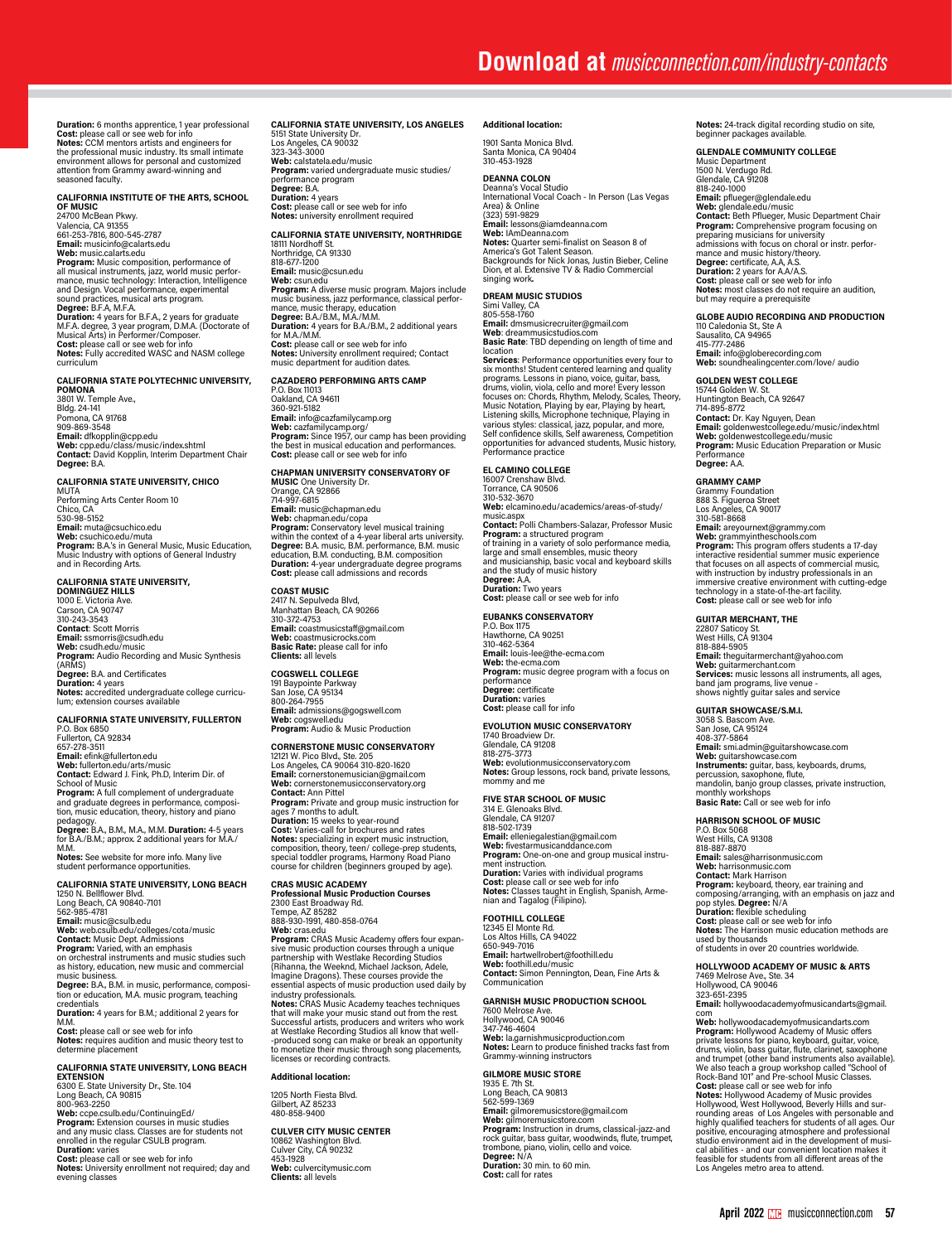### **ICON COLLECTIVE, LLC**

100 E. Tujunga Ave. #100 Burbank, CA 91502 818-299-8013 **Email:** info@learn2produce.com **Web:** iconcollective.edu **Program:** The nine-month Digital Music Produc-<br>tion Course teaches artists/DI's and beatmakers tion Course teaches artists/DJ's and beatmakers<br>how to record, mix, master, market and sell their<br>music in today's new digital era. Blending creativity<br>with technology, Icon Collective has created a 21st century approach for artists/producers seeking a creative, artistic, successful lifestyle.

**INTERNATIONAL SCHOOL OF MUSIC<br>416 E. Colorado St., Ste.A<br>Glendale, CA 91205** 818-548-7959<br>**Email:** contact@ISMGlendale.com<br>**Web:** ismglendale.com<br>**Program:** classical; one-on-one instruction in piano, guitar (classical, jazz, flamingo), violin, flute,<br>viola, voice, percussion<br>**Degree:** certificate<br>**Cost:** please call or see web for info

## **JOHN NOVELLO'S CONTEMPORARY KEYBOARD-**

**IST COURSE** 310-909-4007 **Email:** agoldmark@mac.com Web: keysnovello.com **Contact:** Andy Goldmark<br>**Program:** complete one-on-one program for train-<br>ing the contemporary keyboardist, composer and singer-songwriter **Duration:** varies **Cost:** please call or see web for info<br>**Notes:** all musical styles; piano, Hammond B3,<br>improvisation, music sequencing and music theory

**LEARN PRO RECORDING**

Los Angeles, CA<br>(747) 207-2100

(747) 207-2100<br>**Email:** Info@LearnProRecording.com<br>**Web:** learnprorecording.com<br>**Web:** learnprorecording.com<br>**ing / Music Production / Studio Business<br><b>Duration:** Online lessons - At your own pace<br>**Notes:** Learn from worki on-one remote coaching available.

**LONG BEACH CITY COLLEGE**  1305 E. Pacific Coast Hwy. Long Beach, CA 90806 562-938-4946 **Contact:** Anthony Carreiro, Dept. Head & Professor, Theater Arts **Email:** acarreiro@lbcc.edu **Web:** Ibcc.edu/music<br>**Program:** Commercial Music Program, Radio and<br>TV Program<br>**Cost:** please call or see web for info<br>**Cost:** please call or see web for info

**LONG BEACH SCHOOL OF MUSIC**  3840 Woodruff Ave., Ste. 109 Long Beach, CA 90808 310-918-0439 **Web:** longbeachschoolofmusic.com **Contact:** Mark Fitchett **Program:** All styles instruction in guitar, bass, woodwinds, drums, voice and keyboards **Duration:** varies **Cost:** please call or see web for info

#### **LOS ANGELES CITY COLLEGE**

Department of Music Herb Alpert Music Center 855 N. Vermont Ave. Los Angeles, CA 90029 Music Department 323-953-4000 Ext. 2880 **Contact:** Christine Park, Dept. Chair<br>**Email:** parkcj@lacitycollege.edu<br>**Web:** lacitycollege.edu/Departments/Music/<br>De**partment-Home**<br>**Program:** Commercial and traditional music program to prepare students who wish to transfer to a 4-year university music program, or get their A.A. degree or commercial music certificate in vocal music, Instrumental music, piano, orchestration/ arranging and electronic music/MIDI.<br>The certificate program is intended for those wish-<br>ing to enter the recording or film industry.<br>The A.A. degree is intended for students who wish to continue their education and seek a higher degree: A.A. (Associate in Arts)<br>**Degree:** A.A. (Associate in Arts)<br>piano, orchestration/ arranging, electronic music/<br>MIDI<br>MIDI

**Duration:** approx. 2 years **Cost:** visit the site for info

**LOS ANGELES HARBOR COLLEGE**

1111 Figueroa Pl. Wilmington, CA 90744 310-233-4429 **Email:** rainesjw@lahc.edu **Web:** lahc.edu/classes/music/index.html **Contact:** music department<br>**Program:** traditional and commercial music<br>courses offered including theory/musicianship,<br>MIDI/electronic music, songwriting and instru-<br>ments such as voice, guitar and keyboards **Degree:** A.A., Commercial music certificates **Duration:** 16-week semesters **Cost:** please call or see web for info<br>**Notes:** courses taught by instructors in the field<br>**who b**ring practical, contemporary information to<br>the classroom; evening classes available.

## **LOS ANGELES MUSIC ACADEMY COLLEGE OF**

**MUSIC**<br>300 S. Fair Oaks Ave.<br>Pasadena, CA 91105<br>626-568-8850 **Email:** admissions@lacm.edu **Web:** lacm.edu **Program:** intense programs individualized for drums, guitar, bass, yocal and music production<br>disciplines, professional level<br>**Duration**: 3.5, 1.5 and 1 year programs<br>**Duration**: 3.5, 1.5 and 1 year programs<br>**Music Production, or Composition, Bachelor of Arts**<br>in Musi with daily ensemble workshops, students ac-companied by hired professional musicians in an intimate environment **LOS ANGELES MUSIC & ART SCHOOL**

3630 E. 3rd St. Los Angeles, CA 90063 323-262-7734 **Email:** stayintune@lamusart.org **Web:** lamusart.org<br>**Contac**t: Admissions<br>**Program:** Individual instruction offered in piano,<br>guitar, violin, woodwinds, drums and voice.<br>**Cost:** please call or see web for info<br>**Cost:** please call or see web for info **Notes:** a private, non-profit school; voice lessons taught in English and Spanish; financial aid available

## **THE LOS ANGELES RECORDING SCHOOL (A**

DIVISION OF THE LOS ANGELES FILM SCHOOL)<br>6690 Sunset Blvd.<br>Los Angeles, CA 90028<br>Email: info@lation. 888-688-5277<br>Email: info@latilm.edu<br>Web: larecordingschool.com<br>**Contact:** Admissions Department<br>**Degre**e: Associate of Sc **Duration:** 18-month programs<br>**Notes: T**he Los Angeles Recording School (LARS)<br>has over 33,000 square feet of facilities and<br>classrooms, including over 20 recording labs and<br>studios. Our Associate of Science in Recording A about a multitude of aspects of the audio industry,<br>including interactive audio, acoustic principles and<br>sound effect design. Our Associate of Science in<br>Music Production prepares students with courses<br>in music composition music copyright. The Los Angeles Recording School is located in the heart of Hollywood on Sunset Boulevard, and is a division of The Los Angeles Film School, an institution accredited by the Accrediting Commission of Career Schools and Colleges (ACCSC).

#### **LOS ANGELES VALLEY COLLEGE**

5800 Fulton Ave. Van Nuys, CA 91401 818-947-2346 **Contact:** Dr. Christian Nova, Chair **Email:** novacp@lavc.edu **Web:** lavc.edu/music **Contact:** Music department<br>**Program:** curriculum is geared<br>toward instrument instruction and performance,<br>with school performance opportunities and a<br>varied course selection available **Degre**e: A.A.<br>**Duration:** approx. 2 years<br>**Rost:** please call for tuition and fee information<br>**Notes:** weekend/evening music classes offered<br>through Community Services program

**LOS MEDANOS COLLEGE**  Recording Arts 2700 E. Leland Rd. Pittsburg, CA 94565 925-439-2181 **Email:** FDorritie@losmedanos.edu<br>**Web:** losmedanos.edu/recarts/default.asp<br>**Programs:** Degrees/Certificate(s) offered: AA, Col-<br>lege Skills Certificate, Certificate of Achievement

#### **Additional Location:**

1351 Pioneer Square Brentwood, CA 94513 925-513-1625

#### **LOYOLA MARYMOUNT UNIVERSITY**

1 LMU Dr. Burns Fine Arts Center Los Angeles, CA 90045-2659 310-338-5154 **Email:** todd.harper@lmu.edu **Contact:** Dr. T. J. Harper, Chair of the Music Program **Web:** cfa.lmu.edu/programs/music

**Program:** classical guitar, piano, voice, strings,<br>percussion, world music ensemble, opera, chorus,<br>music history, theory and composition, ethnomusi-<br>cology and instrumental and choral conducting. **Degree:** B.A.

**Duration:** approx. 4 years<br>**Cost:** please call for tution information<br>**Notes:** All music courses are faculty- taught and<br>are limited in size to provide the most personal<br>attention to each student. The program offers a<br>bal perspectives and music performance. The Bachelor<br>of Arts Degree in Music, often called "the degree of<br>the future" offers the maximum career opportuni-<br>ties following graduation. The B.A. degree also<br>provides an appropriate professional performers.

#### **MARK FITCHETT'S GUITAR SCHOOL**

1712 S. Pacific Coast Hwy. Redondo Beach, CA 90277 310-918-0439 **Email:** mrfrets@aol.com<br>**Web: t**heguitarschool.com<br>**Contact:** Mark Fitchett<br>**Program:** All styles instruction in guitar, bass and keyboards

**MIRACOSTA COLLEGE**<br>1 Barnard Dr., Bldg. OC 2200<br>Oceanside, CA 92056 760-795-6816 **Email:** storok@miracosta.edu<br>**Web:** miracosta.edu<br>**Contact:** Steve Torok, Department Chair **Cost:** please call or see web for info

#### **MOREY'S MUSIC STORE INC**.

4834 Woodruff Ave. Lakewood, CA 90713 562-420-9532 **Email:** info@moreysmusic.com<br>**Web:** moreysmusic.com<br>**Program:** instruction in guitar, saxophone, flute,<br>violin, clarinet, cello, piano **Duration:** varies **Cost:** please call or see web for info

**MUSICIANS INSTITUTE (MI)**  6752 Hollywood Blvd. Hollywood, CA 90028

866-405-8748, 323-462-1384<br>**Email**: admissions@mi.edu<br>**Web:** mi.edu<br>program: fully accredited degree and certificate<br>**Program**: fully accredited degree and certificate<br>programs in guitar, bass, drums, levisions,<br>wideo/film

**Duration:** instrument certificate<br>**Program**: 12- and 18-month options, specialized<br>certificate<br>Six-to-nine-month courses in career specialties

including: audio engineering, independent artist<br>development, music business, guitar craft, music<br>video/film and television, Bachelor of Music<br>degrees (bass, guitar, drums, keyboards and<br>vocals): 4 years; Associate of Arts guitar, drums, keyboards and vocals): 2 years;<br>Encore Programs (bass, guitar, drum set, keyboards<br>and vocals): 10 weeks; Encore Express 5-week,<br>full-time (15 units) or 10-week, part-time (7 units);<br>Extension – individual 1

**Cost:** please call or see web for info<br>**Notes:** MI offers a wide range of educational op-<br>tions for contemporary musicians, all designed and<br>taught by professionals who show you first-hand<br>what a music career is all about learn how the contemporary music industry works from the inside, on the performing stage, in the recording studio and behind the scenes.

**OCCIDENTAL COLLEGE**  1600 Campus Rd. Los Angeles, CA 90041 323-259-2785 **Email:** kasunic@oxy.edu

**Web:** oxy,edu/academics/areas-study/music<br>**Contact:** David Kasunic, Dept. Chair<br>**Program:** Students majoring in music develop an<br>integrated understanding of music in performance,<br>creative work, and as cultural and histori sion. Through its curriculum, concerts and recitals,<br>master classes, guest lectures, residencies and<br>other public events, the music department leads<br>the discourse that enriches College and community life. Students study, practice, and perform in Booth<br>Hall, Herrick Chapel, and Thorne Hall, with access<br>to practice rooms, large and small performance<br>venues, a well- equipped electronic music studio, and an outstanding music library. **Degree:** B.A. **Duration:** approx. 4 years

### **OC RECORDING SCHOOL, THE**

3100 W. Warner Ave., Ste. 7 Santa Ana, CA 92704 323-244-9794 **Email:** Info@ocrecording.com **Web:** ocrecording.com **Contact**: Asaf Fulks (Engineer, Producer, Artist, Instructor)

**Program:** Audio Engineering and Music Produc-<br>tion Certificate Course. Lessons include Recording,<br>Mixing, Mastering, Advanced Audio Production,<br>Post Production, etc. **Duration:** 10, 20, 30, and 40 Week Options. Available In The Studio or Remote<br>via Skype, Source Connect and Zoom. Flexible<br>Scheduling. **Notes:** Avid Pro Tools Training, Waves<br>Audio Cerification, NI Maschine Lessons, Asafs Ex-<br>clusive Textbook, One-On-O Professional Studio Sessions. **Cost:** Available at ocrecording.com

**PASADENA CITY COLLEGE**<br>1570 E. Colorado Blvd.<br>Pasadena, CA 91106 626-585-7216 **Web:** pasadena.edu **Program:** a program with classes in music studies, vocal and instrument instruction. **Degree:** A.A. **Duration:** Approx. 2 years **Notes:** evening classes available

#### **PEPPERDINE UNIVERSITY**

Seaver College 24255 Pacific Coast Hwy. Malibu, CA 90263 310-506-4462 **Email:** fineartsrecruit@pepperdine.edu<br>W**eb:** seaver.pepperdine.edu/fine-arts/ under-<br>graduate/music<br>**Program:** undergraduate music curriculum with emphases in: Applied (instrumental/vocal<br>performance), music education and composition. Special programs incl. the Flora L. Thornton<br>Opera Program and the Heidelberg Summer Music<br>Program. Performing ensembles: orchest **Degree**: B.A. **Duration**: approx. 4 years **Notes:** See website for deadline dates to apply

#### **POINT BLANK ELECTRONIC MUSIC SCHOOL**

Mack Sennett Studios 1215 Bates Ave. Silverlake, CA 323-594-8740, +44 20 7729 4884 (INT) +020 7729 4884 (U.K.)<br>**Web:** pointblankmusicschool.com/us<br>**Cost:** please refer to website for individual program costs<br>**Programs:** Long and short-term music production,<br>Buration: varies between program, flexible<br>**Duration**: varies between program, flexible<br>**Notes:** Voted the world's "Best Electronic Music<br>School" by DJ Mag readers. F

In partnership with Abelton, Native Instruments, Pioneer.

#### **PYRAMIND**

2727 Mariposa St., Suite 200 San Francisco, CA 94110 415-896-9800, x 226 **Email:** info@pyramind.com **Web:** pyramind.com

RECORDING CONNECTION AUDIO INSTITUTE<br>6300 Wilshire Blvd, Suite 640<br>Los Angeles, CA 90048<br>Email: recording@rrfedu.com<br>Web: recording@rrfedu.com<br>Wotes: check website for other U.S. locations<br>Notes: check website for other U.

#### **RECORDING BOOT CAMP**

Pine Mountain Club, CA 310-200-9010 **Contact:** Ronan Chris Murphy **Web:** recordingbootcamp.com

**ROSEMARY BUTLER**<br>Sherman Oaks, CA 91403<br>818-916-1857 **Email:** vocalstarr@aol.com **Web:** rosemarybutler.com<br>**Program:** Vocal technique, artist development,<br>performance coaching, style development<br>**Notes:** Learn to sing from the best: Rosemary Butler, the voice who sang with Jackson Brown, James Taylor, Linda Ronstadt, Bonnie Raitt & more

#### **SAE INSTITUTE OF TECHNOLOGY**

7 Music Circle N. Nashville, TN 37203<br>800-872-1504, 615-244-5848<br>**Email:** nashville@sae.du<br>**Web:** nashville@sae.du<br>**Program:** Audio Technology Program (Diploma);<br>Electronic Music Producer (Certificate)<br>**Duration**: Nine months full-time, 18

**Notes:** SAE Institute was founded internationally in 1976 and has since grown to almost 50 locations worldwide. Courses focus on hands-on training to prepare graduates for a career in the audio industry.

#### **Additional locations:**

215 Peachtree St., Ste. 300 Atlanta, GA 30303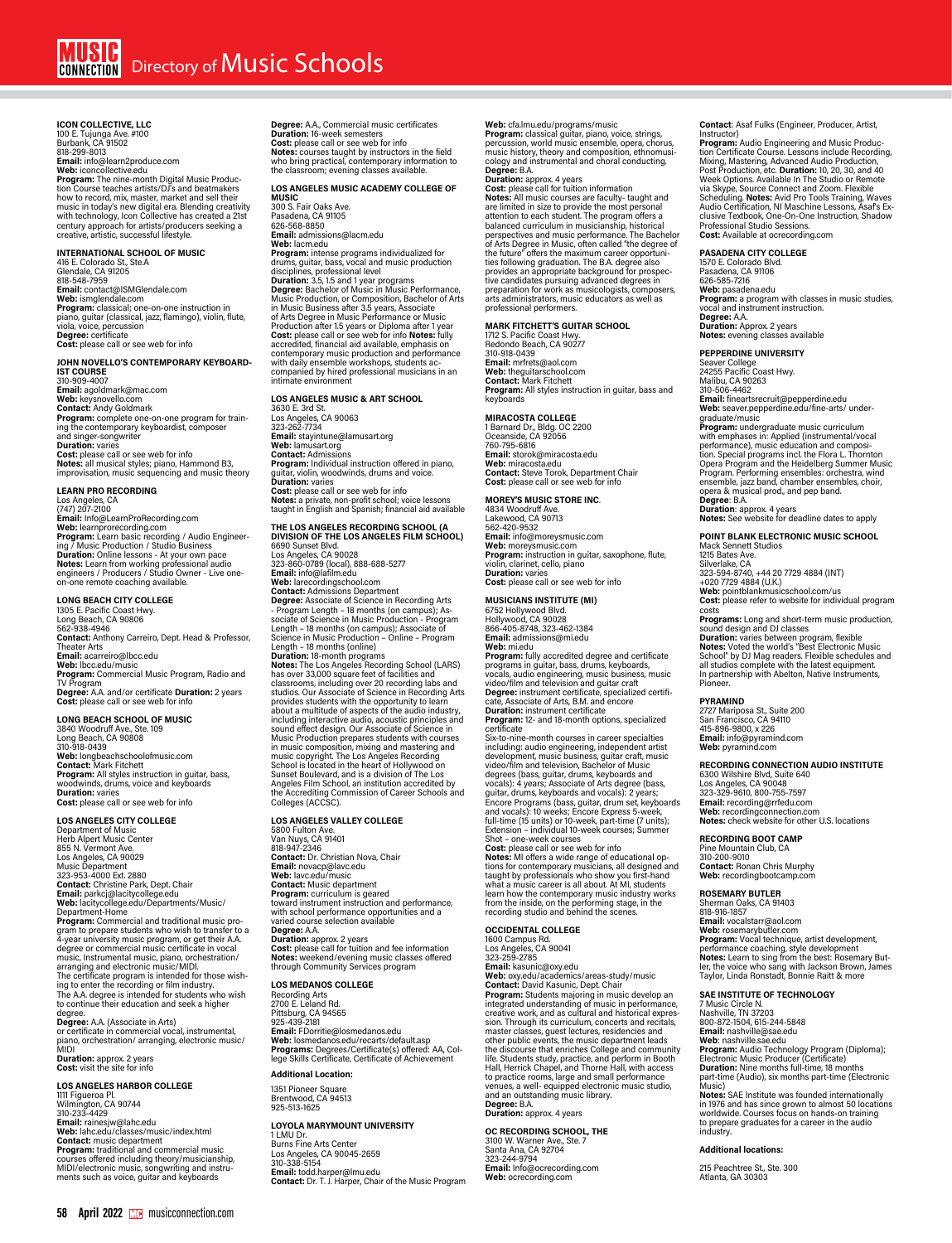404-526-9366 Fax 404-526-9367 **Email:** atlanta@sae.edu **Web:** atlanta.sae.edu

16051 W. Dixie Hwy., Ste. 200 North Miami Beach, FL 33160 305-944-7494 Fax 305-944 6659 **Email:** miami@sae.edu **Web:** miami.sae.edu

6601 Shellmound Street Emeryville, CA 94608 510-654-2934 **Email:** expression@sae.edu **Web:** sae-la.com

218 W. 18th St., Fl. 4 New York, NY 10011 212-944-9121 Fax 212-944-9123 **Email:** newyork@sae.edu **Web:** newyork.sae.edu

820 N. Orleans, #125 Chicago, IL 60610 312-300-5685 **Email:** chicago@sae.edu **Web:** usa.sae.edu/campuses/chicago

#### **SAN FRANCISCO CONSERVATORY OF MUSIC**

50 Oak St. San Francisco, CA 94102-6011 415-503-6271 **Email:** apply@sfcm.edu **Web:** sfcm.edu **Cost:** please call or see web for info

**SANTA MONICA COLLEGE**<br>1900 Pico Blvd.<br>Santa Monica, CA 90405 310-434-4323 **Email:** geller\_lori@smc.edu **Web:** smc.edu **Contact:** Lori Geller, Administrative Assistant **Program:** courses taught in songwriting, theory,<br>voice, and ear-training, as well as instrument<br>instruction classes. **Degree:** A.A.<br>**Duration**: approx. 2 years<br>**Cost:** please call or see web for info<br>**Notes:** extension/evening classes available

**SANTA MONICA MUSIC CENTER** 

1901 Santa Monica Blvd. Santa Monica, CA 90404 310-453-1928 **Web:** santamonicamusic.com **Contact:** School Coordinator **Basic Rate:** please call for info **Clients:** all levels

**SCHOOL OF ROCK MUSIC**  12020 Wilshire Blvd. Los Angeles, CA 90025 310-442-7625 Web: westla.schoolofrock.com<br>**Program:** School of Rock Music **Program:** School of Rock Music<br>is the original performance-based, interactive<br>music school founded in 1998 in Philadelphia. Our<br>goals at the Paul Green School Of Rock Music are:<br>to help our students realize their potentia to put them on stage in front of as many people as possible, and to help foster a new generation of incredible musicians. **Cost:** please call for info **Notes:** Schools all across the country, check

website for additional locations

**SILVERLAKE CONSERVATORY OF MUSIC<br>4652 Hollywood Blvd.<br>Los Angeles, CA 90027<br>323-665-3363 Email:** reception.scm@outlook.com **Web:** silverlakeconservatory.com **Cost:** please call or see web for info

**THE SONGWRITING SCHOOL**  4001 W. Magnolia Blvd.<br>Burbank, CA 91506<br>818-848-7664<br>**Email:** info@thesongwritingschool.com

**Web:** thesongwritingschool.com **SOUTH BAY SCHOOL OF MUSIC**  1710 Pacific Coast Hwy. South Redondo, CA 310-540-6767 **Web:** southbayschoolofmusic.com **Program:** All styles instruction in guitar, bass, drums, voice, woodwinds, brass and keyboards. **Duration:** varies **Cost:** please call or see web for info

**Additional location:** 

3840 Woodruff Ave., Ste. 109 Long Beach, CA 90808 565-627-0464

**STUDIO WEST** 

11021 Via Frontera, Ste. A San Diego, CA 92127 858-592-9497 **Email:** info@studiowest.com **Web:** studiowest.com **Cost:** varies by class<br>**Programs:** Pro Tools Operator Certification, Pro<br>Tools Expert Certification, Music Creation, Audio<br>Production, ICON Mixer Certification, Avid Media<br>Composer. **Degree:** Associate Degree, Recording Arts **Duration:** varies by program

## **UCLA EXTENSION EXTENSION ENTERTAINMENT STUDIES AND**

**PERFORMING ARTS**<br>COSMING ARTS<br>COSMING ARTS<br>COSS -9064<br>SIO-925-9064<br>**Email:** entertainmentstudies@uclaextension.edu<br>**Veb:** entertainmentstudiesextension.edu<br>**Program:** UCLA Extension's Department of<br>**Program:** UCLA Extensi

**Cost:** varies depending on courses, call for more

info **Notes:** This program is open to everyone and does not require university enrollment. It offers fundamental to advanced training, current music industry information, and prominent industry professionals as instructors and speakers.

#### **UNIVERSITY OF CALIFORNIA, BERKELEY**

104 Morrison Hall, #1200 Berkeley, CA 94720-1200 510-642-2678 Fax 510-642-8480 **Email:** music@berkeley.edu<br>**Web:** music.berkeley.edu<br>**Contact:** David Milnes, Professor & Department Chair **Degree:** B.A., M.A./Ph.D, and Ph.D **Cost:** please call or see web for info

## **UNIVERSITY OF CALIFORNIA, LOS ANGELES (UCLA) HERB ALPERT SCHOOL OF MUSIC** 2520 Schoenberg Music Bldg. Box 951657

Los Angeles, CA 90095-1657 310-825-4761

**Email:** admissions@schoolofmusic.ucla.edu<br>**Web:** schoolofmusic.ucla.edu<br>**Contact:** Travis Cross, Chair **Program:** A performance-based university music<br>program at the undergraduate level. Graduate<br>level includes performance and composition.<br>Related departments: Ethnomusicology (B.A., M.A.,<br>Ph.D.) and Music History/Musicology

Ph.D.)<br>**Duration:** Waries B.A., M.A., Ph.D, M.M., D.M.A.<br>**Duration:** varies<br>**Cost:** call for info-see registrar.ucla.edu<br>**Notes:** The UCLA Department of Music admits new<br>tition filing period is Nov. 1 - 30 for enrollment<br>i

Please note that only applicants who have<br>indicated Music as their first choice major to UCLA<br>on the general UC application, will be considered<br>for admission to the program. Students interested<br>in Jazz Studies or World Mus

**UNIVERSITY OF THE PACIFIC**  Conservatory of Music 3601 Pacific Ave.

Stockton, CA 95211<br>200-406, CA 95211<br>**Email:** rbtittin@pacific.edu<br>**Web:** pacific.edu/conservatory<br>**Contact:** Ruth Brittin, Program Dir. of Music Education<br>**Program**: A diverse conservatory<br>with a variety of undergraduate py, and Jazz Studies as well as Graduate programs in Music Education and Music Therapy. Minors are also offered in Music and Music Management for all students, as well as Minors in Music History and

Music Theory for Music Majors. **Degree:** B.M., B.A., B.S, M.M, M.A. **Cost:** Please call

or see website **Note:** All majors require an audition or interview, or both. See website. **Additional locations:** 

3200 Fifth Ave Sacramento, CA 95817 155 Fifth St. San Francisco, CA 94103

#### **USC JIMMY IOVINE AND ANDRE YOUNG ACADEMY**

3780 Watt Way Los Angeles, CA 90089 213-821-6140 **Email:** admissions@online-iovine-young.usc.edu, jvernon@usc.edu **Web:** iovine-young.usc.edu<br>**Contact:** Jessica Vernon, Admission & Student<br>Services

**Degree:** The degree requires a total of 128 units, including 56 units in the Core and 32 units in Emphases. Through the Academy's Core, students learn applied skills and gain understanding of the theories, concepts and vocabulary of each field. **Duration:** 4 Year

**USC THORNTON SCHOOL OF MUSIC<br>Los Angeles, CA 90089<br>213-740-6935<br><b>Contact:** Dr. Robert Cutietta, Dean **Email:** music.dean@usc.edu<br>**Web:** usc.edu/music<br>**Contact:** music admissions<br>**Program:** A large department with a wide variety<br>of undergraduate and graduate programs in<br>performance, composition, education, and music<br>**Degre Duration:** varies<br>**Cost:** please call or see web for info<br>**Notes:** Virtually all programs require a performance<br>audition in order to be considered for admission.

#### **VISIBLE MUSIC COLLEGE**

Atascadero Teaching Site 6225 Atascadero Ave Atascadero, CA 93422 901-381-3939 **Email:** seeyourself@visible.edu Web: visible.edu<br>Program: Modern Music Performance, Music<br>Production, Music Business, Creative Leadership<br>(content creation or ministry focus)<br>Degree: 1 year accredited Certificate, Bachelor of<br>Applied Arts, Master of Arts **Cost:** please call or see website<br>**Notes:** Christian music college with hands-on<br>**Notes:** Christian music college with hands-on<br>training from industry professionals. The college<br>is small and intimate with great opportunit leaders in their field.

#### **Additional locations:**

200 Madison Ave Memphis, TN 38103 901-381-3939

3404 Lake Street Lansing, IL 60438 708-455-1414

2801 Orchid Dr. McKinney, TX 75070 901-381-3939

### **WALDEN SCHOOL, THE**

7 Joost Avenue, Suite 204 San Francisco, CA 94131 415-587-8157 **Email:** info@waldenschool.org **Web:** waldenschool.org **Cost:** please call or see web for info

#### **Additional location:**

**Summer Address**  P.O. Box 432 Dublin, NH 03444 603-563-8212

#### **WEST L.A. COLLEGE**

Humanities & Fine Arts Division 9000 Overland Ave. Culver City, CA 90230-3519 310-287-4571 **Email:** PetersL@WLAC.edu **Web:** wlac.edu **Contact:** Laura Peterson, Chairperson **Program:** courses in instrument instruction and music studies. piano, voice, music appreciation\ and fundamentals and jazz band **Degree:** A.A. **Duration:** approx. 2 years<br>**Cost:** please call or see web for info<br>**Notes:** evening classes are available

#### **WEST VALLEY COLLEGE**

14000 Fruitvale Ave. Saratoga, CA 95070 408-471-4663 **Email:** lou.delarosa@westvalley.edu **Web:** westvalley.edu/academics/music **Contact:** Lou De La Rosa, Dept. Chair

### **WHITE HALL ARTS ACADEMY**

2812 W. 54th St.<br>Los Angeles, CA 90043<br>424-235-0665, SKYPE (Tanisha\_ whaa)<br>**Email:** mail@whitehallacademy.org<br>**Web:** whitehallacademy.org, facebook.com/ whitehallartsacademy **Contact:** any customer service rep. **Program:** private one-on-one lessons in voice, piano, strings, guitar, woodwind **Duration:** Private min. 30/45/60 **WOMEN'S AUDIO MISSION**<br>542-544 Natoma St., #C-1<br>San Francisco, CA 94103 800-926-1338

Web: womensaudiomission.org<br>Program: Women's Audio Mission (WAM) is a San<br>Francisco-based nonprofit organization that is<br>dedicated to the advancement of women in music<br>production and the recording arts, a field in which<br>wo 5%). Classes in Audio & Recording Technology.

#### COLORADO

**ASPEN MUSIC FESTIVAL AND SCHOOL**<br>225 Music School Rd.<br>Aspen, CO 81611 970-925-3254 **Email:** info@aspenmusic.org **Web:** aspenmusicfestival.com **Cost:** please call or see web for info

**BROADWAY MUSIC SCHOOL**<br>2555 S. Santa Fe Drive<br>Denver, CO 303-725-8058<br>**Email:** Info@broadwaymusicschool.com<br>**Web:** broadwaymusicschool.com<br>**Cost:** please call or see web for info<br>**Services:** quality private music instruction in all<br>instruments and voice, rock, jazz and classical

#### **COLORADO CHRISTIAN UNIVERSITY**

School of Music 8787 W. Alameda Ave. Lakewood, CO 80226 303-963-3000 **Email:** music@ccu.edu **Web**: ccu.edu/music **Program:** The School of Music at Colorado Chris-<br>tian University currently offers four emphases in<br>music– performance, education, worship arts and sound recording technology; as well as 18 hours of coursework available in Theatre, including three main stage productions annually.

**DENVER MUSIC INSTITUTE**  4195 S. Broadway Englewood, CO 80113 303-788-0303 **Email:** randy@denvermusicinstitute.com **Cost:** please call or see web for info

**LAMONT SCHOOL OF MUSIC<br>2344 E. Iliff Ave.<br>Denver, CO 80208** 303-871-6973<br>Email: musicadmission@du.edu **Email:** musicadmission@du.edu **Web:** liberalarts.du.edu/lamont/faculty-staff **Cost:** please call or see web for info

#### **SWALLOW HILL MUSIC ASSOCIATION**

71 E. Yale Ave. Denver, CO 80210 303-777-1003 Ext. 2 **Contact:** Tyler Breuer **Email:** info@swallowhillmusic.org **Web:** swallowhillmusic.org **Cost:** please call or see web for info

#### **Additional locations:**

7653 E. 1st Pl. Denver, CO 80230 3131 Osceola St. Denver, CO 80212

## **UNIVERSITY OF COLORADO**  1250 14<sup>th</sup> Street<br>Denver, CO 80204<br>303-315-5969

**Email:** CA@ucdenver.edu **Web:** ucdenver.edu

### CONNECTICUT

**THE CONNECTICUT SCHOOL OF MUSIC** 1242 Post Rd. E. Westport, CT 06880-5427 203-226-0805 **Email:** info@ctschoolofmusic.com **Web:** ctschoolofmusic.com<br>**Program:** The Connecticut School of Music offers<br>half hour, 45 minute or hour-long lessons as<br>well as every- other-week lessons and 5 or 10 lesson packages for adults. We also provide group lessons and ensemble lessons. **Cost:** please call or see web for info

#### **Additional locations:**

299 Greenwich Ave., 3rd Fl. Greenwich, CT 06830 203-302-9968

### **UNIVERSITY OF HARTFORD**

The Hartt School 200 Bloomfield Ave. West Hartford, CT 06117-1599 860-768-4465 **Email:** harttadm@hartford.edu **Web:** hartford.edu/hartt **Program:** Bachelor of Music, Bachelor of Arts, Bachelor of Fine Arts

**UNIVERSITY OF NEW HAVEN**  Department of Music 300 Boston Post Rd. West Haven, CT 06516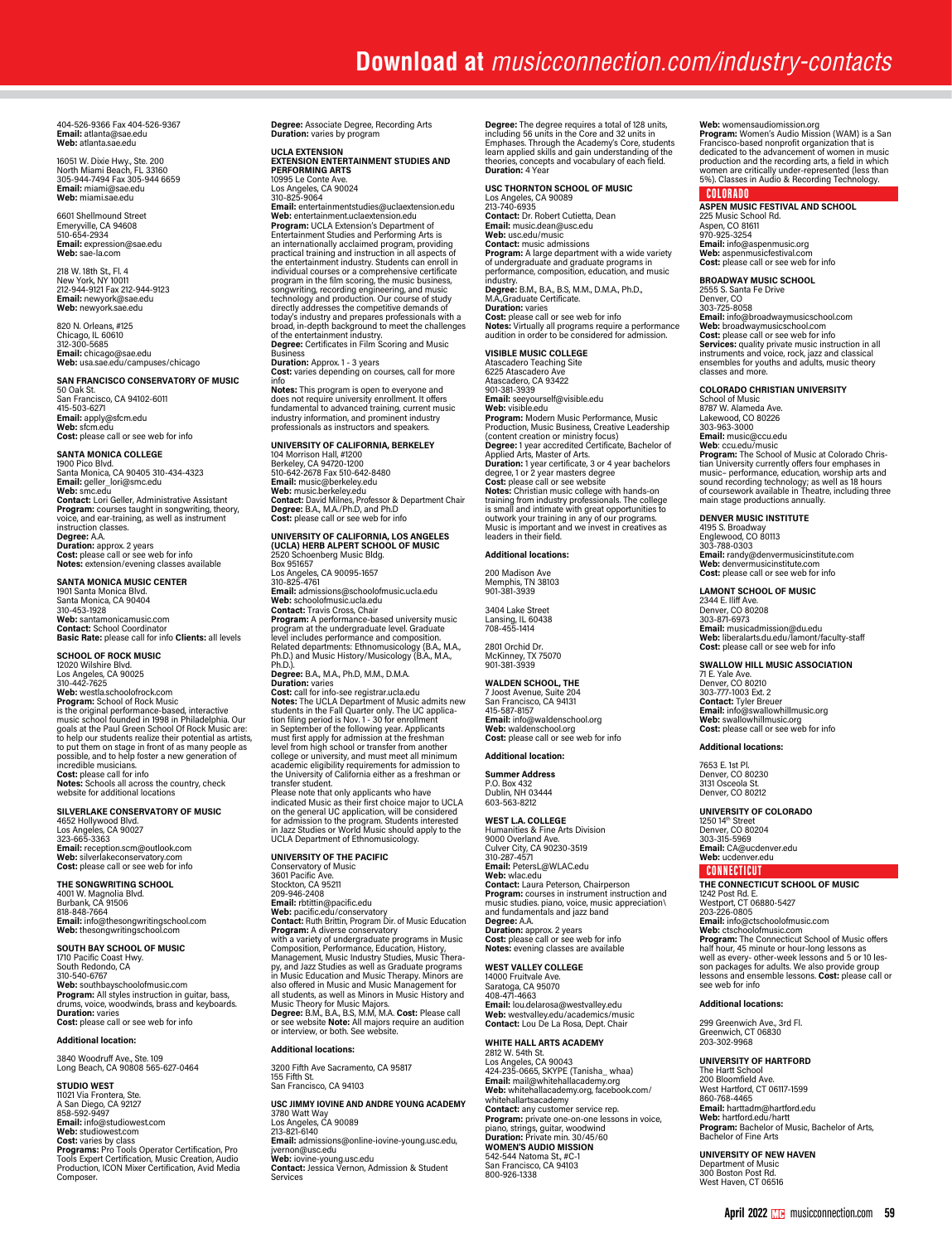203-932-7000 **Email:** Clacobucci@newhaven.edu **Web:** newhaven.edu

**YALE UNIVERSITY**  Department of Music P.O. Box 208310 469 College St. New Haven, CT 06520-8310<br>203-432-2985<br>**Email:** ian.quinn@yale.com<br>**Web:** yalemusic.yale.edu<br>**Contact:** Ian Quinn, Chair

#### DELAWARE

**THE MUSIC SCHOOL OF DELAWARE** 4101 Washington St. Wilmington, DE 19802 302-762-1132 **Email:** frontdesk@musicschoolofdelaware.org<br>**Web:** musicschoolofdelaware.org<br>**Satellite locations**: Pike Creek, Dover, Felton,<br>Lewes, Georgetown

**Additional location:** 

23 S. Walnut St. Milford, DE 19963 302-422-2043 **Email:** mbfrontdesk@musicschoolofdelaware.org **UNIVERSITY OF DELAWARE**  College of Arts and Sciences

4 Kent Way Newark, DE 19716 302-831-2793 **Email:** deansoffice@art-sci.udel.edu **Web:** cas.udel.edu

### WASHINGTON, DC

**AMERICAN UNIVERSITY**  Katzen Arts Center, Room 137 4400 Massachusetts Ave. N.W. Washington, D.C. 20016 202-885-3859 **Contact:** Ann Kang **Email:** akang@american.edu **Web:** american.edu/cas/performing-arts/music

**LEVINE SCHOOL OF MUSIC**  Main Campus Sallie Mae Hall 2801 Upton St., N.W. Washington, D.C. 20008 202-686-8000 **Email:** LevineNWDC@levinemusic.org **Web:** levineschool.org **Cost:** please call or see web for info **Notes:** Levine School of Music, the Washington DC region's preeminent center for music education, is a welcoming community where children and adults find lifelong inspiration and joy through learning, performing, listening to and participating with others in music.

#### **Additional locations:**

Westover Baptist Church 1125 N. Patrick Henry Dr. Arlington, VA 22205 703-237-5655 **Email:** LevineVirginia@levineschool.com

Town Hall Education Arts Recreation 1901 Mississippi Ave. SE, Suite 201 Washington, DC 20020 202-4123 **Email:** LevineSEDC@levinemmusic.org

Silver Spring Library 900 Wayne Ave., 2nd Floor Silver Spring, MD 20910 301-328-5335 **Email:** LevineSilverSpring@evinemmusic.org

The Music Center at Strathmore 5301 Tuckerman Lane North Bethesda, MD 20852 301-897-5100 **Email:** LevineMaryland@levinemmusic.org

Adjacent to Oak Street Elem. School 601 S. Oak Street Falls Church, VA 22046 703-237-5655 **Email:** LevineVirginia@levinemusic.org

Virtual Campus **Email:** services@levinemusic.org

## **THE OMEGA STUDIOS SCHOOL OF APPLIED RECORDING ARTS & SCIENCES** 12712 Rock Creek Mill Rd.

Rockville, MD 20852 301-230-9100 **Email:** admissions@omegastudios.com **Web:** omegastudios.com Web: omegastudios.com<br>\*\*No degree, certificates.

#### FLORIDA

**CENTER FOR PRO TOOLS** P.O. Box 1393 Goldenrod, FL 407-674-7926 32733 **Email:** info@centerforprotools.com **Web**: centerforprotools.com **Program:** ProTools Certification **FROST SCHOOL OF MUSIC** 

University of Miami 5501 San Amaro Drive Coral Gables, FL 33146 305-284-2241 **Email:** admission.music@miami.edu **Web:** music.miamiedu<br>**Program:** Performance, Studio<br>Music and Jazz, Music Education, Music Therapy,<br>Music Business and Entertainment Industry, Media<br>Theory, Music Engineering Technology, Media Writing and Production **Degree:** B.M., B.A., B.S., M.M., D.M.A, Ph.D, A.D., Specialist **Duration:** 4 years

**FSU COLLEGE OF MUSIC**<br>Florida State University<br>122 N. Copeland St.<br>Tallahassee, FL 32306-1180

850-644-3424 **Email:** musicadmissions@fsu.edu **Web:** music.fsu.edu **Cost:** please call or see web for info

**FULL SAIL**<br>3300 University Blvd. 3300 University Blvd.<br>Winter Park, FL 32792<br>**Web:** fullsail.com<br>**Web:** fullsail.com<br>**Program:** Full Sail offers degrees<br>In Recording Arts, Show Production and Touring,<br>Music Business, and Entertainment Business.<br>Students l

**Duration:** 12-21 months depending on degree<br>program<br>**Cost:** please call or see web for info<br>**Notes:** Full Sail's other degree programs include<br>Computer Animation, Digital Arts and Design, Film,<br>Game Development and Graphi

**PLAYERS SCHOOL OF MUSIC, THE**  375 Seminole Blvd. Largo, FL 33770 727-725-1445, Text: 727-687-5172 **Email:** admissions@playerschool.edu **Web:** playerschool.edu **Program:** guitar, drums, bass, keyboards<br>**Duration:** 1-Week, 4-Week, 10-Week, 1-Year, 2-Year

**ST PETERSBURG COLLEGE**<br>Music Industry Recording Arts (MIRA)<br>P.O. Box 13489 St. Petersburg, FL 33733 727-341-4772 **Web:** go.spcollege.edu/Music

#### **UNITY GAIN RECORDING SCHOOL** 1953 Ricardo Ave.

Fort Myers, FL 33901 239-332-4246 **Web:** unitygain.com<br>**Program**: Unity Gain Recording Institute offers two,<br>one year programs to teach the art of professional<br>multi track recording: The Audio Recording Com-<br>prehensive Program and Advanced Techniques In<br>Au

**UNIVERSITY OF TAMPA**<br>Department of Music<br>401 W. Kennedy Blvd.<br>Tampa, FL 33606 813-253-3333 **Web:** ut.edu/music **Degrees:** B.M. in performance, B.M. in Music Education, B.A. in Music, B.A. in Musical Theatre, Minor in Music

#### GEORGIA

**THE ART INSTITUTE OF MUSIC**  2875 Breckinridge Blvd., Ste. 700 Duluth, GA 30096 770-242-7717 **Email:** admissions@aimm.edu **Web:** aimm.edu

#### **CAMP JAM, LLC**

Atlanta, GA (University TBD) 800-513-0930 **Email:** info@campjam.com Web: campjam.com<br>Program: At Camp Jam, dedicated musicians ages<br>7-17 are put through an inspirational, educational<br>and intensive week of their young careers. Day<br>Camp, Ages 11-17, Kidz Camp, Ages 7-10<br>Cost: please call or

**GEORGIA ACADEMY OF MUSIC**  4200 Northside Parkway Bldg. 4 Suite 100 Atlanta, GA 30327 404-355-3451 **Email:** musicgam@bellsouth.net **Web:** gaom.us **Cost:** please call or see web for info

**GEORGIA SOUTHERN UNIVERSITY**  Fred & Dinah Gretsch School of Music P.O. Box 8052 Statesboro, GA 30460 9120478-5396 **Email:** music@GeorgiaSouthern.edu **Web:** georgiasouthern.edu

#### **GEORGIA STATE UNIVERSITY**  School of Music

P.O. Box 4097 Atlanta, GA 30302 404-413-5900 **Email:** music@gsu.edu **Web:** music.gsu.edu

#### **KENNESAW STATE UNIVERSITY**

School of Music Building 31, Room 111, MD 3201 471 Bartow Ave. Kennesaw, GA 30144 470-578-6151 **Email:** admissions@kennesaw.edu **Web:** arts.kennesaw.edu/music

**MUSIC CLASS, THE**<br>Corporate Office<br>1875 Old Alabama Rd. Suite 815 Roswell, GA 30076 770-645-5578 **Email:** info@themusicclass.com **Web:** themusicclass.com **Cost:** please call or see web for info<br> **Notes:** Childhood Music Education Centers **Notes:** Childhood Music Education Centers throughout the United States and Canada

**SANDY SPRINGS MUSIC**<br>5920 Roswell Rd., Ste. D-201<br>Sandy Springs, GA 30328<br>404-250-0406 **Web:** sandyspringsmusic.com **Basic Rate:** please call for info HAWAII

**BANDWAGON INSTITUTE OF THE ARTS**<br>3-2600 Kamuali'i Hwy<br>Lihue, HI 96766

## 808-634-2962 **Email:** bwmc808@gmail.com

**UNIVERSITY OF HAWAII AT MANOA**  Music Department 2411 Dole St. Honolulu, HI 96822 808-956-7756 **Web:** manoa.hawaii.edu/music **Cost:** please call for info

**KAILUA MUSIC SCHOOL**<br>131 Hekilil St., #209<br>Kailua, HI 96734 808-261-6142 **Email:** info@kailuamusicschool.com **Web:** kainiluamusicschool.com **Cost:** please call for info **Notes:** At Kailua Music School we believe the en-<br>joyment of music, the knowledge of music and the<br>development of skills in creating and performing<br>music enhances the quality of life and nourishes<br>the human spirit. We pro

#### **KE KULA MELE HAWAI'I**

Alan Akaka School of Hawaiian Music 1296 Auwaiku St. Kailua, HI 86734 808-375-9379 **Email:** info@KeKulaMele.com **Web:** kekulamele.com **Cost:** please call for info<br>**Notes: "**Ke Kula Mele" provides a special environ-<br>ment where anyone (children through adults) who want to learn to play ukulele, steel guitar, upright<br>Hawaiian bass and guitar are most welcome to<br>pursue their dreams of playing an instrument and<br>learning to sing Hawaiian songs. Music so enriches<br>the lives of our student

### **UNIVERSITY OF HAWAII MAUI COLLEGE** Institute of Hawaiian Music

310 Ka'ahumanu Ave. Kahului, HI 96732

808-984-3570 **Web**: maui.hawaii.edu/music **Contact:** Dr. Keola Donaghy

#### **JUNIOR MUSIC ACADEMY**

74-5605 Alapa St., Ste. #105 Kailua-Kona, HI 96740 808-331-2000 **Email:** juniormusicacademy@rocketmail.com **Web**: juniormusicacademy.com<br>**Notes:** Classes meet once a week in a small group<br>where parents actively participate allowing for fun,<br>exciting, and engaging activities for children and<br>parents alike. Ages between birth and IDAHO

#### **UNIVERSITY OF IDAHO**

The Lionel Hampton School of Music 875 Perimeter Dr., MS 4015 Moscow, ID 208-885-6231 **Email:** music@uidaho.edu **Web**: uidaho.edu/class/music

### **IDAHO STATE UNIVERSITY**

Music/School of Performing Arts 921 S. 8th Ave., Stop 8099 Pocatello, ID 83209

208-282-3636 **Email:** music@isu.edu **Web:** isu.edu/music

### ILLINOIS

**AMERICAN MUSIC INSTITUTE**  60 55th St.<br>Clarendon Hills, IL 60514 Clarendon Hills, IL 60514<br>630-850-8505<br>**Email:** AMI@amimusic.org<br>**Web:** amimusic.org<br>**Cost:** please see web for info

#### **Additional locations:**

1032 Maple Ave. Downers Grove, IL 60515

307 Cedar Ave. St. Charles, IL 60174

**CAMP JAM, LLC**  Lake Forest Academy 1500 West Kennedy Road Lake Forest, IL 60045 800-513-0930 **Email:** info@campim.com<br>**Web:** campiam.com<br>**Program:** At Camp Jam, dedicated musicians ages<br>7 - 17 are put through the most inspirational, edu-<br>cational and intensive week of their young careers.<br>Day Camp, Ages 11 - 17, K

#### **CHICAGO SCHOOL OF MUSIC**

900 N. Franklin St.<br>Chicago, IL 60610<br>312-416-0622<br>**Email:** info@chicagoschoolofmusic.com **Web:** chicagoschoolofmusic.com **Cost:** please call for info

**COLUMBIA COLLEGE CHICAGO**<br>1014 S. Michigan, Room 300<br>Chicago, IL 312-369-7130<br>**Email:** admissions@colum.edu, music@colum.edu<br>**Web:** colum.edu<br>**Program**: B.A. degrees in Composition; Instrumental Performance; Vocal **Performance:** Jazz Studies: Instrumental; Jazz<br>Studies: Vocal. Music degrees in Composition;<br>Contemporary, Urban and Popular Music. M.F.A.<br>degree in Music Composition for the Screen. **Degree:** Undergraduate and Graduate degrees

**DEPAUL UNIVERSITY**  School of Music 804 W. Belden Ave. Chicago, IL 60614-3296 773-325-7260 **Email:** musicadmissions@depaul.edu **Web:** depaul.edu

#### **ELMHURST COLLEGE**

Department of Music Irion Hall, 114 190 Prospect Ave. Elmhurst, IL 60126 630-617-3647<br>**Email:** griffinp@elmhurst.edu<br>**Web:** elmhurst.edu/music<br>**Contact:** Peter J. Griffin, Professor of Music Department Chair

#### **FLASHPOINT CHICAGO**

**A Campus of Columbia College Hollywood<br>430 S. Michigan Ave.<br>Chicago, IL 60605<br>312-506-0600 Email:** flashpoint.info@tribecaflashpoint.edu **Web:** flashpoint.columbiacollege.edu **Program:** Founded in 2007 and accredited by ACICS in 2011, Tribeca Flashpoint Media Arts Academy in the heart of downtown Chicago provides a two-year, career-focused alternative to traditional four-year media arts colleges.

#### **MERIT SCHOOL OF MUSIC**

Joy Faith Knapp Music Center 38 S. Peoria St. Chicago, IL 60607 312-786-9428 **Contact**: Charles Grode, President & Exec. Director **Email:** cgrode@meritmusic.org **Web:** meritmusic.org **Cost:** please call or see web for info

#### **MILLIKIN UNIVERSITY**

School of Music Perkinson Music Center Room 103 1184 W. Main St. Decautur, IL 62522 217-424-6300, 800-373-7733 **Director:** Brian Justison **Email:** bjustison@millikin.edu **Web:** millikin.edu/music

**MUSICAL EXPRESSIONS OF ILLINOIS, LLC** 602 W 5th Ave. Suite F &E Naperville, IL 60563 630-355-1110 **Email:** info@musicalexpressions.net **Web:** musicalexpressions.net **Basic Rate:** please call for info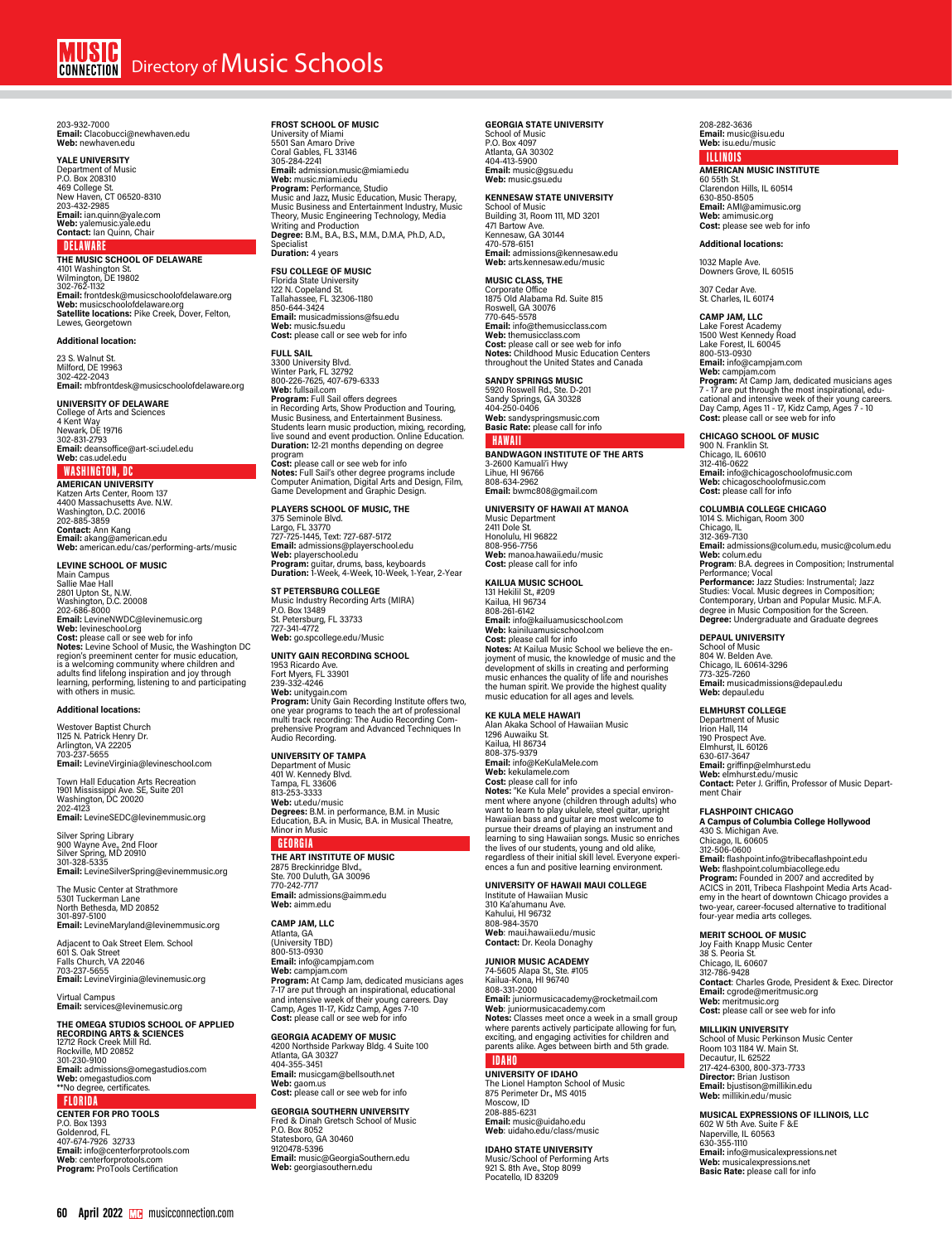## **Download at** *musicconnection.com/industry-contacts*

**MUSIC INSTITUTE OF CHICAGO**  1702 Sherman Ave. Evanston, IL 60201 847-905-1500 Ext. 180 **Web:** musicinstituteofchicago.org **Basic Rate:** please call for info **Notes:** locations in Lake Forest, Chicago, Lincoln-shire, Downers Grove, Winnetka, Evanston East, Highland Park

**NORTHWESTERN UNIVERSITY SCHOOL OF MUSIC** 70 Arts Circle Dr. Evanston, IL 60208-1200 847-491-7575 **Email:** musiclife@northwestern.edu **Web:** music.northwestern.edu **Cost:** please call or see web for info

**SOUTHERN ILLINOIS UNIVERSITY CARBONDALE** Altgeld, Mail Code 4302 1000 S. Normal Ave. Carbondale, IL 62901 618-536-8742 **Email:** music@siu.edu **Web:** cola.siu.edu/music

**VANDERCOOK COLLEGE OF MUSIC**

3140 S. Federal St. Chicago, IL 60616-3731 312-225-6288 **Email:** admissions@vandercook.edu **Web:** vandercook.edu

#### INDIANA

**BALL STATE UNIVERSITY**  School of Music Hargreaves Music Building (MU) 203 Muncie, IN 47306 765-285-5400 **Email:** music@bsu.edu **Web:** bsu.edu/music

## **BUTLER UNIVERSITY**  School of Music, Lily Hall, Room 229

4600 Sunset Ave.<br>Indianapolis, IN 46208<br>317-940-9246<br>**Contact:** David Murray, Director of the School<br>of Music **Email:** dmurray@butler.edu **Web:** butler.edu/music

**INDIANA UNIVERSITY JACOBS SCHOOL OF MUSIC**<br>1201 E. 3rd St., Merrill Hall 101<br>Bloomington, IN 47405-2200<br>812-855-7998 **Email:** musicadm@indiana.edu **Web:** music.indiana.edu **Cost:** please call or see web for info

## **INDIANA STATE UNIVERSITY SCHOOL OF MUSIC**

300 N. 7th St. Terre Haute, IN 47809 812-237-2771 **Email:** isu-music@mall.indstate.edu **Web:** indstate.edu/music

#### IOWA

**THE UNIVERSITY OF IOWA SCHOOL OF MUSIC** 93 E. Burlingtobn St. Iowa City, IA 52242 319-335-1603 **Email:** music-admissions@uiowa.edu **Web**: music.uiowa.edu

**UNIVERSITY OF NORTHERN IOWA SCHOOL** 

**OF MUSIC** 115 Russell Hall Cedar Falls, IA 50614 319-273-2024 **Email:** music@uni.edu **Web**: uni.edu/music

IDAHO

**THE INSTITUTE OF AUDIO ENGINEERING ARTS** 1933 N. 10th St. Kansas City, KS 66104 913-621-2300 **Web:** recordingeducation.com **Cost:** please call or see web for info

#### KENTUCKY

**UNIVERSITY OF LOUISVILLE SCHOOL OF MUSIC** Louisville, KY 40292 502-852-6907 **Email:** gomusic@louisville.edu **Web:** louisville.edu/music

## LOUISIANA

**ANDY HYMEL SCHOOL OF MUSIC**  505 Kepler St. Gretna, LA 70053 504-362-1212 **Web:** andyhymelschoolofmusic.com **Basic Rate:** please call for info

**COVINGTON SCHOOL OF MUSIC**  1111 Village Walk Covington, LA 70433<br>985-590-4545 **Web:** laapa.com **Cost:** please call or see web for info

#### **Additional locations:**

**Mandeville School Of Music<br>105 Campbell Ave., #3<br>Mandeville, LA 70448** 

985-674-2992

**River Ridge School Of Music & Dance<br>2020 Dickory Ave., Ste. 200<br>Harahan, LA 70123<br>504-738-3050** 

**LOYOLA UNIVERSITY**<br>Music and Media<br>6363 St. Charles Avenue Box 8<br>New Orleans, LA 70118 504-865-3037 **Email:** cmfa@loyno.edu **Web:** cmm.loyno.edu

**METAIRIE SCHOOL OF MUSIC**  3338 Chalfant Dr. Metairie, LA 70005 504-421-8811 **Email:** metairiemusicacademy@gmail.com<br>**Web:** metairiemusicacademy.com<br>**Contact:** Vicki Genova, Owner **Services:** guitar, bass, vocals, piano, drums

### MAINE

**THE MUSIC CENTER**  49 Topsham Fair MallRoad,Suite 2 Topsham, Maine 04086 207-725-6161 **Email:** sales@themusiccenter.net **Web:** themusiccenter.net **Cost:** please call or see web for info

#### **NEW ENGLAND SCHOOL OF COMMUNICATIONS**

Husson University<br>1 College Cir. 1 College Cir. Bangor, ME 04401 207-941-7000 **Email:** admit@husson.edu **Web:** husson.edu/nescom **Program:** Bachelor of Science Degree in Com-<br>munications Technology, Media Studies, Entertain-<br>ment Production

#### **PORTLAND CONSERVATORY OF MUSIC**

Woodford's Congregational Church 202 Woodford St. Portland, ME 04103 207-775-3356 **Email:** info@portlandconservatoryofmusic.org **Web:** portlandconservatoryofmusic.org **Cost:** please call or see web for info

**RIVER TREE ARTS**  35 Western Ave. Kennebunk, ME 04043 207-967-9120 **Email:** info@rivertreearts.org **Web:** rivertreearts.org **Cost:** please call or see web for info

**UNIVERSITY OF SOUTHERN MAINE USM School of Music** Main Office, 103 Corthell Hall Gorham, ME 04038 207-780-5265 Contact: Christenia Alden-Kenne **Email:** ckinne@maine.edu **Web:** usm.maine.edu/music **Cost:** please call or see web for info

#### MARYLAND

**MUSIC & ARTS CENTERS**  5295 Westview Dr. Suite 300 Frederick, MD 21703 301-694-0007, 888-731-5396 **Email:** info@musicarts.com **Web:** musicarts.com<br>**Note:** Music & Arts has served students, teachers<br>and families through retail stores and school repre-<br>sentatives since 1952. Based in Frederick, MD, the company specializes in instrument rentals, music lessons and band and orchestra instrument sales.<br>Music & Arts was acquired by Guitar Center, Inc. in<br>April 2005 to expand its offerings to the beginning<br>and student musician. Music & Arts now has over 100 retail locations in 19 states.

#### **Additional locations:**

Hagerstown, Germantown, Rockville, Oxon Hil, Laurel, Ellicott City, Hanover, Bowie, Timonium, Severna Park, Bel Air

### **THE MUSIC CENTER AT STRATHMORE**

5301 Tuckerman Ln. North Bethesda, MD 20852 301-897-5100 **Email:** crs@strathmore.org **Web:** strathmore.org

**OMEGA STUDIOS**<br>12712 Rock Creek Mill Rd., Ste. 14A<br>Rockville, MD 20852<br>301-230-9100 **Email:** info@omegastudios.com<br>**Web:** omegastudios.com<br>**Degrees:** Certification Program<br>**Duration:** Day Students: 10 Months, Night Students:<br>12 Months

**Programs:** The Comprehensive Recording Industry Program, The Audio Engineering for the Music<br>Industry Program, The Audio Engineering for Film<br>and Television Program, The Recording Engineer-<br>ing and Studio Techniques Program, The Electronic<br>Music Synthesizers and MIDI Pr Reinforcement for Live Performance Program, The Audio Production Techniques Program and The Essentials of Music Business and Artist Management Program

#### **PEABODY INSTITUTE**

**Johns Hopkins University**<br>1 E. Mt. Vernon Pl.<br>Baltimore, MD<sub>.</sub> 21202 **Web:** peabody.jhu.edu CONSERVATORY ADMISSIONS **Phone:** 667-208-6600<br>**Email:** admissions@peabody.jhu.edu<br>PREPARATORY ENROLLMENT **Phone:** 667-208-6640 **Email:** peabodyprep@jhu.edu **Cost:** please call or see web for info

### **THE SHEFFIELD INSTITUTE FOR THE RECORDING ARTS**

13816 Sunnybrook Rd.<br>Phoenix, MD 21131<br>800-355-6613, 410-628-7260<br>**Email:** info@sheffieldav.com<br>**Web:** sheffieldav.com **Program:** Audioworks, Videoworks, Techworks,<br>Broadcasting

**UNIVERSITY OF MARYLAND SCHOOL OF MUSIC** 2110 Clarice Smith Performing Arts Center College Park, MD 20742 301-405-5549 **Email:** musicadmissions@umd.edu

**Web:** music.umd.edu **Cost:** please call or see web for info MASSACHUSETTS

### **BERKLEE COLLEGE OF MUSIC**<br>Office of Admissions

Office of Admissions 1140 Boylston St. Boston, MA 02215 800-BERKLEE (U.S. and Canada), 617-266-1400 (direct and internat'l)<br>**Email:** admissions@berklee.edu **Email:** admissions@berklee.edu<br>**Web: b**erklee.edu<br>**Contact:** Director of Admissions<br>**Program:** all forms of contemporary music<br>**Degre**e: BM or Professional Diploma<br>**Duration:** 4 years **Cost:** please call or see web for info

#### **BOSTON CONSERVATORY AT BERKLEE**

8 The Fenway Boston, MA 02215 617-536-6340 **Email:** conservatoryadmissions@berklee.edu **Web:** bostonconservatory.berklee.edu **Cost:** please call or see web for info

#### **BRISTOL RECORDING STUDIOS**

238 Huntington Ave. Boston, MA 02115-3009 617-247-8689 **Email:** info@bristolstudios.com<br>**Web:** bristolstudios.com<br>**Contact:** Kelsey Mack<br>**Services:** Audio Recording and Production<br>Courses, Professional Internships

#### **CELEBRATION SOUND**

70 Lauren Dr.<br>Seelonk, MA 02771<br>508-336-0275<br>**Email:** celebrationsound@comcast.net<br>**Web: c**elebrationsound.com<br>**Programs:** Recording engineer classes

**EMERSON COLLEGE**<br>Department of Performing Arts<br>120 Boylston St.<br>Boston, MA 02116 617-824-8500 **Web:** emerson.edu/performing-arts **Contact:** Melia Bensussen, Chair **Degrees:** B.A., B.F.A., M.F.A.

#### **NEW ENGLAND CONSERVATORY**  290 Huntington Ave.

Boston, MA 02115 617-585-1100 **Email:** admissions@necmusic.edu **Web:** necmusic.edu **Cost:** please call or see web for info

## **NORTHEASTERN UNIVERSITY**  Department of Music 102 Ryder Hall 360 Huntington Ave.

Boston, MA 02115 617-373-3682 **Contact:** Elizabeth Hudson, Dean<br>**Email:**n.elysse@northeastern.edu<br>**Web:** northeastern.edu/camd/music<br>**Degrees: B.**S. in Music Technology, B.S. in Music<br>Industry, B.A. in Music History and Analysis

**POWERS MUSIC SCHOOL**  396 Concord Ave. P.O. Box 398 Belmont, MA 02478-0003

617-484-4696 **Email:** admin@powersmusic.org **Web:** powersmusic.org **Cost:** please call or see web for info

**TUFTS UNIVERSITY**  Department of Music Granoff Music Center 20 Talbot Ave. Medford, MA 02155 617-627-3564

Web: as.tufts.edu/music<br>**Contact:** John McDonald, Depart. Chair **UNIVERSITY OF MASSACHUSETTS LOWELL**

Department of Music 35 Wilder St., Ste. 3 Lowell, MA 01854 978-934-3850 **Email:** music\_dept@uml.edu **Web:** uml.edu/FAHSS/music

## MICHIGAN

**AXIS MUSIC ACADEMY**  33030 Northwestern Hwy., 2nd Fl. West Bloomfield, MI 48322 248-799-8100 **Web:** axismusic.com **Basic Rate:** please call for info

#### **Additional location:**

283 Hamilton Row Birmingham, MI 48009 248-258-9100

### **CENTRAL MICHIGAN UNIVERSITY**  School of Music 162 Music Building

1400 E. Campus Dr.<br>Mount Pleasant, MI 48859 989-774-3281<br>**Email:** musicadmit@cmich.edu<br>**Web:** cmich.edu/colleges/cam/MUS/ Pages/ default.aspx **Degrees**: B.A.A., B.S., B.A. or B.F.A., M..A.

**CORNERSTONE UNIVERSITY**  1001 E. Beltline Ave. Grand Rapids, MI 49525 616-949-5300 **Email:** info@cornerstone.edu **Web:** cornerstone.edu/music

## **INTERLOCHEN CENTER FOR THE ARTS<br>P.O. Box 199<br>9900 Diamond Park Rd.**

Interlochen, MI 49643-0199<br>800-681-5912, 231-276-7472<br>**Email**: admission@interlochen.org<br>**Web:** interlochen.org<br>**Cost:** please call or see web for info

**MICHIGAN RECORDING ARTS INSTITUTE & TECHNOLOGIES**  28533 Greenfield Southfield, MI 48076 248-557-8276<br>**Contact:** Kenneth Glaza **Web:** mirecordingarts.com

**RECORDING INSTITUTE OF DETROIT** 14611 E. 9 Mile Rd. Eastpointe, MI 48021 800-683-1743, 586-779-1388 **Email:** RIDOffice@aol.com<br>**Web:** recording.institute<br>\*\*No degree, but a certificate.

**UNIVERSITY OF MICHIGAN**<br>School of Music, Theatre and Dance<br>E.V. Moore Building 1100 Baits Dr.<br>Ann Arbor, MI 48109<br>734-764-0583. 734-763-5112<br>**Email:** lauras@umich.edu<br>**Web: music.umich.edu/index.php<br><b>Contact:** Laura Hoffman, Associate Dean

**WAYNE STATE UNIVERSITY**  Old Main, Department of Music 4841 Cass, Ste. 1321 Detroit, MI 48201 313-577-1795 **Email:** music@wayne.edu **Web:** music.wayne.edu **Programs**: Bachelor of Arts in Music, Bachelor<br>of Music

**WESTERN MICHIGAN UNIVERSITY**<br>School of Music<br>1903 W Michigan Ave.<br>Kalamazoo, MI 49008<br>269-387-4667 **Web:** wmich.edu/music

#### **MINNESOTA**

**CHILDREN'S YAMAHA MUSIC SCHOOL** Advent Luther 3000 Hamline Avenue Roseville, MN 55113 612-339-2255 **Email:** yamahamusic@cyms.ws **Web:** childrensyamaha.com **Cost:** please call or see web for info

### **Additional locations:**

**Edina Community Center**  5701 Normandale Rd. Edina, MN 55424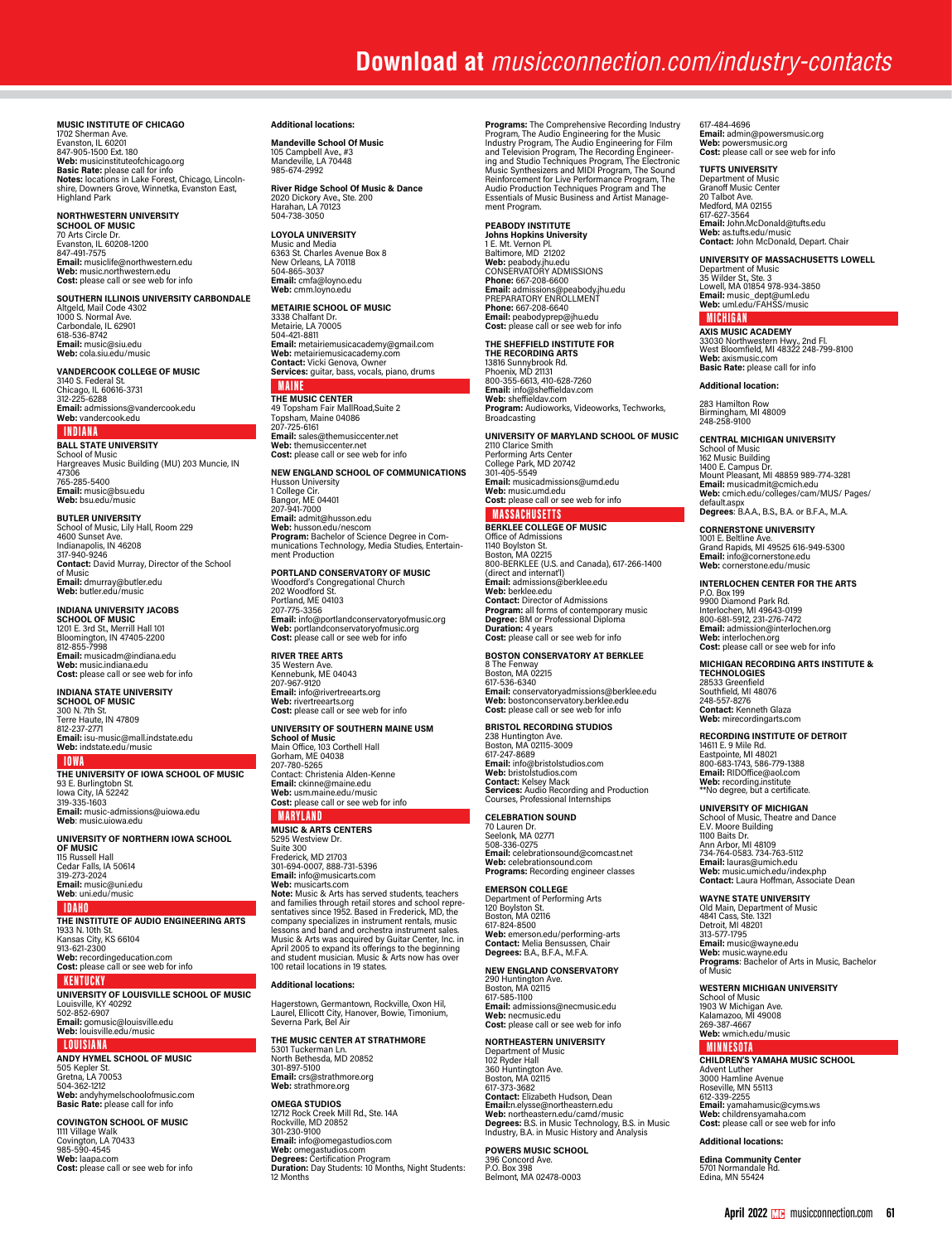## **THE INSTITUTE OF PRODUCTION AND RECORD-ING**<br>300 N. 1st Ave., Ste. 500<br>Minneapolis, MN 55401<br>612-351-0631

**Web:** ipr.edu/admissions **Additional location:** 

4545 W. 77th St. Edina, MN 55435

**MACPHAIL CENTER FOR MUSIC**  501 2nd St. S. Minneapolis, MN 55401 612-321-0100 **Web:** macphail.org **Cost:** please call or see web for info

#### **Additional locations:**

14200 Cedar Ave., Suite 102 Apple Valley, MN 55124 470 W. 78th St. Chanhassen, MN

Birch Lake Elementary School 1616 Birch Lake Ave. White Bear Lake, MN 55110

#### **MINNESOTA STATE UNIVERSITY MOORHEAD**

Music Department Center for the Arts 102 1104 7th Ave. S. Moorhead, MN 56563 218-477-2101 **Email:** spa@mnstate.edu<br>**Web:** mnstate.edu/academics/majors/ music<br>**Contact**: Craig Ellingson, Chairperson

**UNIVERSITY OF NORTHWESTERN**  3003 Snelling Ave. N. St. Paul, MN 55113 800-692-4020, 651-631-5100 **Web:** unwsp.edu/about-us/academics/ schoolsand-departments/department- of-music-theatre<br>**Degrees/Certifications**: B.S. in Electronic Media<br>Communication with a Recording Arts focus,<br>Minor in Music, Minor in Music Business, Minor in Media Arts

**SAINT MARY'S UNIVERSITY OF MINNESOTA**<br>Music Department<br>150 St. Yon's Hall Winona, MN 55987 800-635-5987 **Email:** nkirk@smumn.edu **Web:** smumn.edu/music<br>**Contact:** Ned Kirk, D.M.A., Chair Music Department

### MISSISIPPI

**DELTA STATE UNIVERSITY**  Department of Music DSU Box 3256 Cleveland, MS 38733 662-846-4615 **Email:** music@deltastate.edu **Web:** deltastate.edu/artsandsciences/ music

#### **DELTA STATE UNIVERSITY**

DMI Entertainment Industry Studies 1003 W. Sunflower Road, Box 3114 Cleveland, MS 38733 **Contact:** Richard Tremmel, Chair 662-846-4579<br>Email: dmi@deltastate.edu **Email:** dmi@deltastate.edu<br>**Web:** dmi.deltastate.edu<br>**Program:** Bachelor of Science in Entertainment<br>Industry Studies With Concentrations in Audio<br>Entrepreneurship<br>Entrepreneurship

### MISSOURI

**LOUIS AUDIO PROJECT**  505 Selma Ave. St. Louis, MO 63119 **Email:** gary@stlaudio.org **Web:** stlaudio.org

**UNIVERSITY OF CENTRAL MISSOURI** P.O. Box 800 Warrensburg, MO 64093 660-543-4111, 877-729-8266 **Email:** admit@ucmo.edu **Web:** ucmo.edu

#### **UNIVERSITY OF MISSOURI**

Department of Music 135 Fine Arts Building Columbia, MO 65211 573-882-2604 **Email:** music@missouri.edu **Web:** music.missouri.edu

**WEBSTER UNIVERSITY**  School of Communications 470 E. Lockwood Ave. St. Louis, MO 63119 314-246-7800, 800-981-9801<br>**Email:** jeffreycarter67@webster.edu<br>**Web:** webster.edu/music

#### MONTANA

**THE COLLEGE MUSIC SOCIETY**  312 East Pine Street Missoula, MT 59802 406-721-9616 **Email:** cms@music.org **Web:** music.org

**NORTH VALLEY MUSIC SCHOOL** 

432 Spokane Ave. Whitefish, MT 59937 406-862-8074 **Email:** info@northvalleymusicschool.org **Web:** northvalleymusicschool.org

**UNIVERSITY OF MONTANA SCHOOL OF MUSIC**  32 Campus Dr. Music Building, Room 101 Missoula, MT 59812 406-243-6880

**Email:** griz.music@umontana.edu **Web:** umt.edu/music NEBRASKA

**NORTHEAST COMMUNITY COLLEGE** Audio/Recording Technology Dept. 801 E. Benjamin Ave. Norfolk, NE 68701 402-371-2020, 800-348-9033 **Web:** northeastaudio.org

#### NEVEDA

**COLLEGE OF SOUTHERN NEVADA**  Cheyenne Campus 3200 E. Cheyenne Ave. North Las Vegas, NV 89030<br>702-651-4075<br>**Web**: csn.edu/programs/music<br>**Contact:** Robert Bonora, Chair Fine Arts

#### **Additional locations:**

6375 W. Charleston Blvd. Las Vegas, NV 89106 702-651-5000

700 College Dr. Henderson, NV 89002 702-651-3000

**MASTER MIX LIVE**  702-947-0877, 877-213-1705 **Email:** info@mastermixlive.com **Web:** mastermixlive.com **Duration:** 5 months, 300 hours NEW HAMPSHIRE

### **ALAN CARRUTH LUTHIER**

51 Camel Hump Rd. Newport, NH 03773 603-863-7064 **Email:** alcarruth@aol.com **Cost:** please call or see web for info

**MUSIC & ARTS CENTERS**<br>18 March Ave.<br>Manchester, NH 03101-2006 603-623-0153 **Email:** customerservice@musicarts.com **Web:** musicarts.com **Notes:** Serving students, teachers and families through retail stores and school representatives since 1952. Based in Frederick, MD, the company specializes in instrument rentals, music lessons and band and orchestra instrument sales. Music & Arts was acquired by Guitar Center, Inc. in April 2005 to expand its offerings to the beginning and student musician. Music & Arts now has over 100

#### retail locations in 19 states. NEW JERSEY

**BLOOMFIELD COLLEGE**  Division of Creative Arts & Technology 467 Franklin St. Bloomfield, NJ 07003<br>973-748-9000<br>**Email:** mfa@bloomfield.edu<br>**Web:** mfa.bloomfield.edu

## **COUNTY COLLEGE OF MORRIS**

214 Center Grove Rd. Randolph, NJ 07869 973-328-5000 **Web:** ccm.edu **MONTCLAIR STATE UNIVERSITY** 

School of Communication and Media 1 Normal Ave. Montclair, NJ 07043 973-655-4000<br>**Web**: montclair.edu/john-j-cali-school- of-music

### **STEVENS INSTITUTE OF TECHNOLOGY**

College of Arts and Letters 1 Castle Point On Hudson Hoboken, NJ 07030 201-216-5000 **Web:** stevens.edu **Degree/Certification:** Bachelor of Arts in Music and Technology

#### **STUDIO TO STAGE PRODUCTIONS**

170 U.S. 9 Englishtown, NJ 07226 732-617-6530 **Email:** info@stosp.net **Web:** studiotostageproductions.com **Program:** Private Lessons

### **SUPREME SOUND STUDIO**  952 McBride Ave. Woodland Park, NJ 07424

973-890-1357 **Email:** brian@supremesoundstudio.com<br>**Web:** supremesoundstudio.com<br>**Program**: Private Music Lessons in all instruments,<br>ensemble programs, songwriting courses

### **WILLIAM PATERSON UNIVERSITY**

Department of Music 300 Pompton Rd. Wayne, NJ 07470 973-720-2000 **Email:** musicadmissions@wpunj.edu **Web:** wpunj.edu/coac/music **Contact:** Dr. Diane Falk-Romaine – Music Chair

NEW MEXICO **NEW MEXICO SCHOOL OF MUSIC** 

136-J Washington St., S.E. Albuquerque, NM 87108 505-266-3474 **Web:** nmschoolofmusic.com

### **Additional location:**

10701 Montgomery Blvd., N.E. Albuquerque, NM 87111 505-294-4604

**TAOS SCHOOL OF MUSIC** 

PO Box 2630 Taos, NM 87571 575-776-2388 **Email:** tsofm@newmex.com<br>**Web:** taosschoolofmusic.com<br>The School is located at the French owned, family<br>style Hotel St. Bernard in Taos Ski Valley, New<br>Mexico. It is 19 miles north of Taos, high in the scenic Sangre de Cristo Mountains of northern New Mexico. NEW YORK

**AARON COPLAND SCHOOL OF MUSIC - QUEENS COLLEGE**<br>65-30 Kissena Blvd, Room 203<br>Queens, NY 11367<br>**Email**: ACSM@qc.cuny.edu<br>**Web:** qcpages.gc.cuny.edu/music<br>**Contact:** Michael Lipsey, Director<br>**Contact:** Michael Lipsey, Director<br>**Degree:** B.A., B.M., MS/Edu **Cost:** please call or see web for info

#### **AUDIO ENGINEERING SOCIETY, INC.**

132 East 43rd Street, Suite 405 New York, NY 10017 212-661-8528 **Web:** aes.org

**BLOOMINGTON SCHOOL OF MUSIC** 323 West 108th Street New York, NY 10025 212-663-6021 **Web:** bsmny.org<br>**Email:** info@bsmny.org

**THE CITY COLLEGE OF NEW YORK<br>Music Department, Shepard Hall, Room 72<br>160 Convent Ave.<br>New York, NY 10031**  212-650-5411 **Email:** music@ccny.cuny.edu **Web:** ccny.cuny.edu/music

### **THE COLLECTIVE SCHOOL OF MUSIC**

541 Ave. of the Americas New York, NY 10011 212-741-0091 **Email:** info@thecollective.edu Web: thecollective.edu<br>**Basic rate:** Various **Basic rate:** Various<br> **Savices:** Various<br> **Services:** Specialties: long- and short-term<br>
intensive courses on drums, bass, guitar, piano<br>
of professional working musicians, practice and<br>
of professional working musicians, get personal attention.

**CLIVE DAVIS INSTITUTE OF RECORDED MUSIC** 370 Jay Street Brooklyn, NY 212-992-8400 **Email:** tisch.recorded.music@nyu.edu **Web:** tisch.nyu.edu/clive-davis-institute **Program:** Through courses in business, musicianship and performance, production and writing, history and emergent media, our undergraduate curriculum focuses on developing the creative entrepren

**Degree:** BFA in Recorded Music **Duration:** 4 years **EASTMAN SCHOOL OF MUSIC** 

University of Rochester 26 Gibbs St. Rochester, NY 14604-2599 585-274-1000 **Web:** esm.rochester.edu **Cost:** please call or see web for info

### **FINGER LAKE COMMUNITY COLLEGE** State University of New York 3325 Marvin Sands Dr. Canandaigua, NY 14424 585-394-FLCC **Email:** admissions@flcc.edu **Web:** flcc.edu/academics/music

**FIVE TOWNS COLLEGE**  305 N. Service Rd.

Dix Hills, Long Island, NY 11746 631-656-2110 **Email:** admissions@ftc.edu **Web:** ftc.edu Contact: Admissions Office<br>Programs: Undergraduate: Performance Program<br>(A.A.S., Mus.B.); Bachelor of Music (Mus.B.)<br>concentrations in Audio Recording Technol-<br>ogy, Composition, Music Entertainment Industry<br>Studies, Perfor

Music (M.M.) in Music Technology, Composition,<br>Performance, Music History, Music Education;<br>Doctor of Musical Arts (D.M.A.) in Composition<br>& Arranging, Music Education; Doctoral and<br>Performance, Music Education; Doctoral a Fellowship Performance. NEW Grad program in<br>Sound Recording Technology (M.P.S.).<br>**Cost:** Contact Admissions<br>**Degree:** A.A.S.; Mus.B.; M.M.; D.M.A. **Duration:** 2 years, 4 years, 1 to 4 years for Masters/ Doctoral

#### **GREENWICH HOUSE, INC.**

46 Barrow St. New York, NY 10014 212-242-4770 **Email:** music@greenwichhouse.org **Web:** greenwichhouse.org **Contact:** Samir Hussein, Chair

**HOFSTRA UNVERSITY**<br>101 Joseph G. Shapiro Family Hall<br>Hempstead, NY 11549-1000 516-463-5490 **Contact:** Sylvia Silberger, Dept. Chair **Email:** sylvia.silberger@hofstra.edu **Web:** hofstra.edu/music

## **HOUGHTON COLLEGE**

Greatbatch School of Music One Williard Ave. Houghton, NY 14744 585-567-9200, 800-777-2556 Ext. 4000 **Email:** admission@houghton.edu **Web:** houghton.edu/music

### **ITHACA COLLEGE SCHOOL OF MUSIC**

953 Danby Road Whalen Center for Music Ithaca, NY 14850 507-274-7721 **Email:** rcremata@ithaca.edu<br>**Web:** ithaca.edu/music<br>**Contact:** Radio Cremata, Associate Prof. and Chair

#### **JUILLIARD SCHOOL, THE**

60 Lincoln Center Plaza New York, NY 10023-6588 212-799-5000 **Email:** admissions@juilliard.edu<br>**Web:** juilliard.edu<br>**Cost:** please call or see web for info

#### **MANHATTAN SCHOOL OF MUSIC**

130 Claremont Ave. New York, NY 10027 212-749-2802 **Email:** administration@msmnyc.edu<br>**Web:** msmnyc.edu<br>**Web:** msmnyc.edu<br>graduate and ofcrares at the undergraduate,<br>graduate and doctoral levels, with majors in<br>all orchestral instruments, voice, piano, accom-<br>panying, com

### **MANNES COLLEGE THE NEW SCHOOL FOR MUSIC**

66 W. 12th St.<br>New York, NY 10011<br>212-580-5150, 800-292-3040<br>**Email:** admissions@newschool.edu **Cost:** please call or see web for info

**MERCY COLLEGE**  Music & Fine Arts Department 555 Broadway Dobbs Ferry, NY 10522 914-674-7600 **Web:** mercy.edu/cda **Degrees:** B.S. in Music Industry and Technology

#### **NEW YORK UNIVERSITY**

The Steinhardt School/Music 82 Washington Square E New York, NY 10003 212-998-5520 **Web:** steinhardt.nyu.edu/music<br>**Degre**e: B.S, B.A., B.M., M.A, M.M., Ph.D., D.A., Ed.D.,<br>Music Performance, Composition, Technology,<br>Business, Education, Therapy<br>**Cost:** please call or see web for info

#### **PERLMAN MUSIC PROGRAM, THE**

19 W. 69th St., Ste. New York, NY 10023 212-877-5045<br>**Email:** info@perlmanmusicprogram.org<br>**Web:** perlmanmusicprogram.org<br>**Contact:** Anna Kaplan, Director of Programs **Cost:** please call or see web for info

**SELECT SOUND STUDIOS**  2315 Elmwood Ave. Kenmore, NY 14217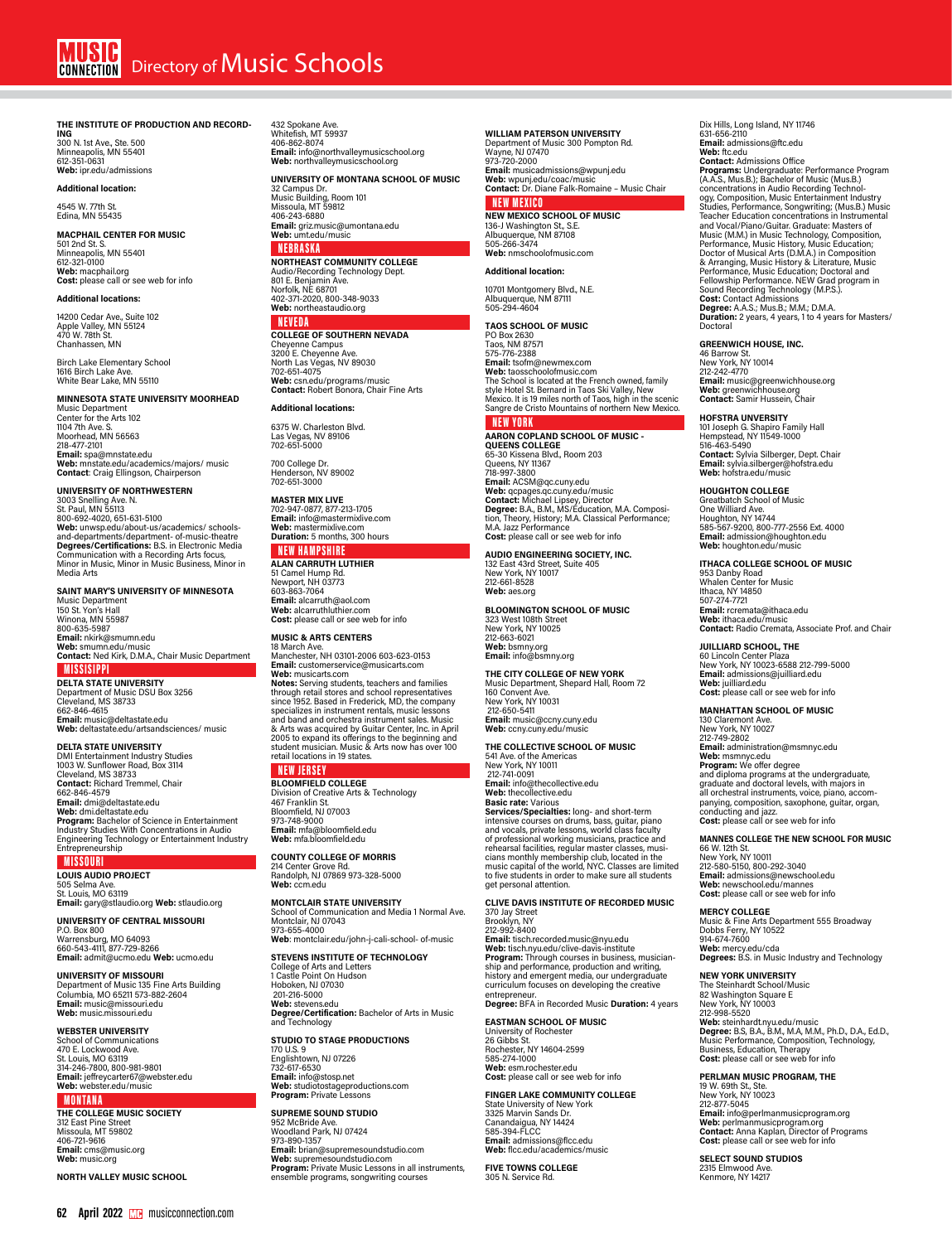## **Download at** *musicconnection.com/industry-contacts*

873-2717 **Web:** selectsound.com **Program:** Recording Technologies Audio Engi-<br>neering Program

#### **STATE UNIVERSITY OF NEW YORK**

College at Oneonta Music Department 115 Fine Arts Center Oneonta, NY 13820 607-436-3415 **Email:** moira.rouggly@oneonta.edu<br>Web: suny.oneonta.edu/music- department<br>SYRACUSE UNIVERSITY SETNOR SCHOOL OF<br>MUSIC 202 Crouse College Syracuse, NY 13244<br>315-443-2769<br>**Email:** admissu@syr.edu<br>**Web:** vpa.syr.edu

**THE COLLEGE OF SAINT ROSE**  Music Department<br>432 Western Ave. Albany, NY 12203 800-637-8556 **Web:** strose.edu

**THIRD STREET MUSIC SCHOOL SETTLEMENT** 235 E. 11th St. New York, NY 10003 212-777-3240 **Email:** info@thirdstreetmusicschool.org **Web:** thirdstreetmusicschool.org

**TURTLE BAY MUSIC SCHOOL**  330A E 38th St. New York, NY 10016 212-753-8811 **Email:** lornajane@TBMS.org **Web:** tbms.org **Cost:** please call or see web for info

UNIVERSITY OF ALBANY<br>College of Arts and Sciences<br>1400 Washington Ave.<br>Albany, NY 12222<br>**Email:** musinfo@albany.edu<br>**Email:** musinfo@albany.edu<br>**Web:** albany.edu/music

**WILLIE MAE ROCK CAMP FOR GIRLS<br>540 President Street<br>Suite 2H** Brooklyn, NY 11215<br>646-726-0247 646-726-0247 **Email:** info@williemaerockcamp.org **Web:** williemaerockcamp.org, facebook.com/ williemaerockcamp<br>**Program**: Willie Mae Rock Camp<br>for Girls is a non-profit music and mentoring pro-<br>gram for girls and women. The organization offers<br>a summer day camp, after school programs, youth<br>and adult lessons, and York City. Instruments include drums, bass, guitar, keyboards, vocals and DJ/ turntables. All programs offered with sliding scale tuition. **Cost:** please call or see web for info

### NORTH CAROLINA

**APPALACHIAN STATE UNIVERSITY**  Hayes School of Music Broyhill Music Center 813 Rivers St. Boone, NC 828-262-3020 **Email:** music@appstate.edu **Web:** music.appstate.edu

## **BARTON COLLEGE**  P.O. Box 5000

Wilson, NC 27893 800-345-4973, 252-399-6317 **Email:** enroll@barton.edu **Web:** barton.edu/cultural-arts **Degrees: B.S. in Communication with a concentration in Audio Recording Technology** 

**BREVARD MUSIC CENTER**  349 Andate Ln. Brevard, NC 28712 828-862-2100 **Web:** brevardmusic.org **Contact:** Dorothy Knowles, Dir. Of Admissions **Notes:** A summer institute and festival

**CATAWBA COLLEGE** 

2300 W. Innes St. Salisbury, NC 28144 704-637-4380, 1-800-CATAWBA **Email:** dlfish@catawba.edu<br>**Web:** catawba.edu/academic/music<br>**Degree:** B.A. Sacred Music, Music Education, Mu-<br>sic Performance, Music Business/Popular Music **Duration:** 4 years **Cost:** please call or see web for info

**DUKE UNIVERSITY STRING SCHOOL, THE** Duke Biddle Music Bldg. **Duke University**<br>9 Brodie Gym Dr.<br>Durham, NC 27708-0667 919-684-8111 **Email:** Erica.shirts@duke.edu **Web:** stringschool.duke.edu **Contact:** Erica Shirts, Director **Cost:** please call or see web for info

**EAST CAROLINA UNIVERSITY SCHOOL OF MUSIC** 102 A. J. Fletcher Music Center Greenville, NC 27858-4353 252-328-6851 **Email:** skibar@ecu.edu **Web:** ecu.edu/cs-cfac/music **Cost:** please call or see web for info

**ELON UNIVERSITY**  Department of Music 1 00 Campus Dr. Elon, NC 27244<br>336-278-2000<br>**Web:** elon.edu/e-web/academics/ elon\_college/ music

**KAREN KANE MUSIC PRODUCTIONS** Wilmington, NC 910-599-6921 **Email:** karenkane@mixmama.com<br>**Web: mi**xmama.com<br>**Courses:** Audio Classes (Intro to Audio Engineer-<br>ing, Intro to Pro Tools)

### **UNIVERSITY OF NORTH CAROLINA**

UNC Department of Music CB# 3320, 105 Hill Hall 145 E Cameron Ave. Chapel Hill, NC 27599 919-962-1039 **Email:** music.dept@unc.edu **Web:** music.unc.edu

### NORTH DAKOTA

**UNIVERSITY OF NORTH DAKOTA MUSIC ARTS & SCIENCES**  Hughes Fine Arts Center, Room 110 3350 Campus Rd., Stop 7125 Grand Forks, ND 58202 701-777-2644 **Email:** und.music@und.edu **Web:** arts-sciences.und.edu/academics/music

#### OHIO **BALDWIN-WALLACE COLLEGE**

275 Eastland Rd. Berea, OH 44017-2088 440-826-2900 **Email:** music@bw.edu **Web:** bw.edu/schools/conservatory-music<br>**Contact:** Susan VanVorst, Dean Conservatory of<br>Music **Cost:** please call or see web for info

**BRECKSVILLE SCHOOL OF MUSIC**  10633 Fitzwater Rd. Brecksville, OH 44141 440-526-1004 **Email:** info@brecksvillemusicstudio.com **Web:** brecksvillemusic.com **Basic Rate:** please call for info

**CAPITAL UNIVERSITY**  1 College and Main Columbus, OH 43209 614-236-6011 **Email:** admission@capital.edu **Web:** capital.edu/Conservatory<br>**Degrees:** B.M. in Music Technology, B.A. in Music<br>Technology

### **CASE WESTERN RESERVE UNIVERSITY**

Department of Music 11118 Bellflower Rd. Cleveland, OH 44106 216-368-2400 **Email:** music@case.edu **Web:** music.case.edu

### **CLEVELAND INSTITUTE OF MUSIC**  11021 E. Blvd. Cleveland, OH 44106-1705 216-791-5000

**Email:** admissions@cim.edu<br>**Web:** cim.edu<br>**Cost:** Call or view online

**CLEVELAND MUSIC SCHOOL SETTLEMENT, THE** 11125 Magnolia Dr. Cleveland, OH 44106 216-421-5806 **Email:** info@themusicsettlement.org **Web:** themusicsettlement.org **Cost:** please call or see web for info

### **COLLEGE-CONSERVATORY OF MUSIC**

University of Cincinnati Mary Emery Hall P.O. Box 210003 Cincinnati, OH 45221-0003 513-556-6638 **Web:** ccm.uc.edu/music.html **Cost:** please call or see web for info

**FIREFLY STUDIOS**  Toledo, OH 419-350-6454 **Email:** fireflystudios@firefly419.com<br> **Web:** firefly419.com<br> **Notes:** We offer guitar, piano, bass and drum<br> **Notes:** We offer guitar, piano, bass and drum

**GROOVE U**  5030 Bradenton Ave. Dublin, OH 43017

614-291-6122 **Web:** grooveu.net \*\*No degree, diploma in Music Industry Studies

**HOCKING COLLEGE<br>Music Production Business & Performance<br>3301 Hocking Pkwy.<br>Nelsonville, OH 45764** 740-753-7050 **Email:** admissions@hocking.edu **Web:** hocking.edu/programs/music

**INTERNATIONAL COLLEGE OF BROADCASTING** 6 S. Smithville Rd. Dayton, OH 45431 855-896-3733 **Web:** icb.edu **Program**: Degrees in Radio/TV, Recording/Voice, Broadcasting I

**MALONE UNIVERSITY** 

2600 Cleveland Ave. Canton, OH 44709 800-521-1146, 330-471-8382<br>**Email**: ihamilton@malone.edu<br>**Web:** malone.edu<br>**Contact:** Linda Hamilton, Admin. Assistant **Degree:** B.A. in Music Production

**MEDUSA RECORDING INSTITUTE**<br>2403 South Ave.<br>Youngstown, OH 44502<br>480-213-3327 **Email:** medusa.school@gmail.com **Web:** facebook.com/ MedusaRecordingInstitute

**MUSIC & ARTS**  Canfield, OH<br>330-533-3600<br>**Web**: musicarts.com<br>See website for other locations in Ohio

**OBERLIN COLLEGE CONSERVATORY OF MUSIC**  39 W. College St. Oberlin, OH 44074-1588 440-775-8413, 800-622-6243 Web: oberlin.edu/conservatory **Cost:** please call or see web for info

**OHIO NORTHERN UNIVERSITY** 

#### The Music Department 525 S. Main St. Ada, OH 45810 419-772-2000 **Web:** onu.edu/arts\_sciences/music

**OHIO UNIVERSITY**  School of Music 497 Glidden Hall Athens, OH 45701 740-593-4244 **Email:** music@ohio.edu **Web:** ohio.edu/finearts/music

### **OWENS COMMUNITY COLLEGE**

Fine and Performing Arts 30335 Oregon Rd. Perrysburg, OH 43551 567-661-6000 Web: owens.edu/fpa/music<br>Contact: Jeremy Meier, Dept. Chair<br>Programs: Associate of Applied Science Music<br>Education/ Performance, Music Business Technol-<br>ogy Certificate, Popular Music Certificate and the<br>Associate Art in M

## **RECORDING WORKSHOP, THE**  455 Massieville Rd. Chillicothe, OH 45601 800-848-9900, 740-835-4455

**Email:** office@recordingworkshop.com **Web:** recordingworkshop.com **Program:** learn the art of recording; 8 studio facili-<br>ties, small classes, affordable tuition, job placement assistance, on-campus housing, financial aid **Degree:** certificate **Duration:** 5-8 weeks training **Cost:** please call or see web for info **Notes:** established 1971

### OKLAHOMA

**THE HALSEY INSTITUTE**  Jim Halsey Company 3225 S. Norwood Ave., Ste. 100 Tulsa, OK 74135 918-628-0400 **Web:** facebook.com/thehalseyinstitute **Notes:** The Halsey Institute is dedicated to provid- ing the best possible specialized education in the Music and Entertainment Business.

**HOLLAND HALL SCHOOL**  5666 E. 81st St. Tulsa, OK 74137 918-481-1111 **Web:** hollandhall.org

**OKLAHOMA STATE UNIVERSITY<br>Michael and Anne Greenwood School of Music<br>102 Greenwood School of Music<br>Stillwater, OK 74078** 405-744-6133<br>**Email:** osumusic@okstate.edu **Email:** osumusic@okstate.edu **Web:** music.okstate.edu

#### **ORAL ROBERTS UNIVERSITY**

7777 S. Lewis Ave. Tulsa, OK 74171 918-495-6161, 800-678-8876 **Email:** music@oru.edu **Web:** oru.edu

#### **OU SCHOOL OF MUSIC**

University of Oklahoma 500 W. Boyd Norman, OK 73019 405-325-2081 **Web:** music.ou.edu **UNIVERSITY OF CENTRAL OKLAHOMA** School of Music 100 N. University Dr. Edmond, OK 73034 405-974-5686 **Contact:** Brain Lamb, Director **Email:** blamb@uco.edu **Web:** uco.edu/cfad/academics/music **OREGON** 

**AMERICAN SCHOOL OF LUTHERIE**  Portland, OR 97225 503-292-2385 **Email:** info@americanschooloflutherie.com **Web:** americanschooloflutherie.com **Cost:** please call or see web for info

**MUSIC TOGETHER OF PORTLAND** 

c/o Julie Chiles Portland, OR 503-236-4304 **Email:** julie@musictogether-pdx.com<br>**Web:** musictogether-pdx.com<br>**Basic Rate:** please call for info

**OREGON MUSIC ACADEMY**  Tigard Oregon Music Academy 11555 S.W. Durham Rd., Ste. A4 Tigard, OR 97224 503-616-7161 **Web:** oregonmusicacademy.com **Cost:** please call or see web for info

**OREGON STATE UNIVERSITY**  College of Liberal Arts 214 Bexell Hall Corvallis, OR 97331 541-737-4061 **Web:** liberalarts.oregonstate.edu **Degrees:** B.A., B.F.A., M.F.A.

#### **ROCK 'N' ROLL CAMP FOR GIRLS**

P.O. Box 11324 Portland, OR 97211 503-833-2953<br>**Email:** mrc4g@girlsrockcamp.org<br>**Web:** girlsrockcamp.org<br>**Contact:** Marisa Anderson<br>**Program:** The Rock 'n' Roll Camp for Girls, a<br>50(ic)3 non-profit, builds girls self-esteem through<br>music creation and perfo Providing workshops and technical training, we create leadership opportunities, cultivate a supportive community of peers and mentors, and encourage social change and the development of life skills. **Cost:** please call or see web for info

#### **ROCK 'N' ROLL FANTASY CAMP**  888-ROC-BAND, 888-762-2263, 323-370-7033, 888-762-2263 ext. 4

Email: keith@rockcamp.com<br>Web: rockcamp.com<br>Program: Rock ri Roll Fantasy Camp is the<br>ultimate music experience.<br>For the novice and the expert, the amateur and the<br>aficionado, we make rock n' roll dreams come true. Simply stated, our mission is to bring people's musical fantasies to life! **Cost:** please call or see web for info

### **SCHOOL OF MUSIC & DANCE UNIVERSITY OF OREGON**

1225 University of Oregon Eugene, OR 97403-1225 541-346-5268 **Email:** SOMAFrontDesk@uoregon.edu Web: music.uoregon.edu<br>**Contact:** Undergraduate information: audition@ Contact: Undergraduate information: audition@<br>Cordact: Undergraduate information: gradmus@ uoregon.edu;<br>Admissions: gmusadm@uoregon.edu<br>Program: Composition, Music Education, Perfor-<br>Program: Composition, Music Education, **Duration:** 4 year bachelor's, 2-3 master's, 4-5 doctoral

**WESTERN OREGON UNIVERSITY** 

Department of Music Smith Hall 345 N. Monmouth Ave. Monmouth, OR 97361 **Contact:** Julia Fruit, Program & Facilities Coordinator 503-838-8461

**Email:** music@wou.edu **Web:** wou.edu/music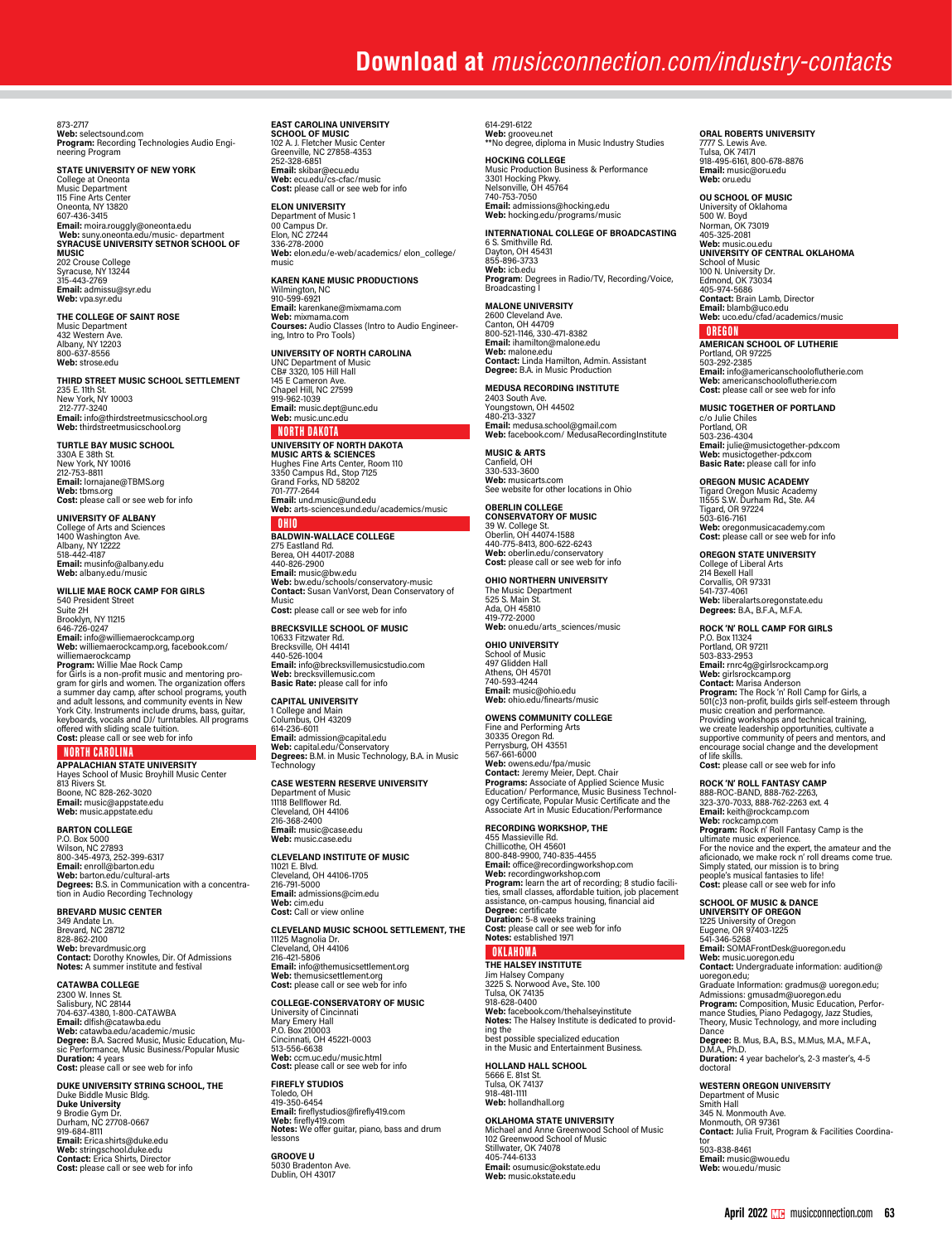## **MUSIC** Directory of Music Schools

#### PENNSYLVANIA

**ACADEMY OF MUSIC, THE**  240 S. Broad St. Philadelphia, PA 19102 215-893-1999 **Email:** info@academyofmusic.org **Web:** academyofmusic.org **Cost:** please call or see web for info

### **CARNEGIE MELLON SCHOOL OF MUSIC**  College of Fine Arts 5000 Forbes Ave. Pittsburgh, PA 15213-3815 412-268-2372 **Email:** music-office@andrew.cmu.edu

**Contact:** Katherine Heston, Asst. Dir. of Music<br>Admission

**CURTIS INSTITUTE OF MUSIC, THE**  1726 Locust St. Philadelphia, PA 19103 215-893-5252 **Email:** admissions@curtis.edu **Web:** curtis.edu

**DREXEL UNIVERSITY**  มหะละเ บพเพรทอเ เ<br>Antoinette Westphal College of Media Arts & Design<br>3141 Chestnut St 3141 Chestnut St. Philadelphia, PA 19104 215-895-1380, 215-895-2000

**Email:** westphaladm@drexel.edu **Web:** drexel.edu/westphal

**GROVE CITY COLLEGE**  Department of Music 100 Campus Dr. Grove City, PA 16127-2104 724-458-2000 **Email:** info@gcc.edu **Web:** gcc.edu/music

**KUTZTOWN UNIVERSITY**  114 Old Main Kutztown, PA 19530 610-683-4550 **Email:** music@kutztown.edu **Web:** kutztown.edu

### **LEBANON VALLEY COLLEGE**

101 N. College Ave. Blair 110 Annville, PA 17003 717-867-6277 **Email:** snyder@lvc.edu **Web:** lvc.edu/music **Contact:** Jeffrey S. Snyder, Professor & Department Chair of Music **Degrees:** B.M. in Recording Technology, B.A. in Music Business

#### **MARLBORO MUSIC**

1528 Walnut St., Ste. 301 Philadelphia, PA 19102 215-569-4690 **Email:** info@marlboromusic.org **Web:** marlboromusic.org

**MARY PAPPERT SCHOOL OF MUSIC** Duquesne University 600 Forbes Ave.

Pittsburgh, PA 15282 412-396-6000 **Email:** admissions@duq.edu **Web:** duq.edu/academics/schools/music **Program:** Music Performance, Music Education,<br>Music Therapy, Music Technology<br>**Degree:** Bachelor of Music, Bachelor of Science<br>**Duration:** 4 years **Notes:** Mary Pappert School of Music is a national leader in performance, music education, music therapy, music technology and sacred music. Also Graduate Degrees offered in performance, composition, theory, music education, music tech-nology and sacred music, plus an artist diploma in performance.

**SETTLEMENT MUSIC SCHOOL**  P.O. Box 63966 Philadelphia, PA 19147-3966 215-320-2601 **Web:** smsmusic.org **Cost:** please call or see web for info

#### **TEMPLE UNIVERSITY**

School of Media and Communications Annenberg Hall 2020 N. 13th St. Philadelphia, PA 19122 215-204-8422 **Email:** Kleingraduate@temple.edu **Web:** klein.temple.edu

## **YORK COLLEGE OF PENNSYLVANIA**

Division of Music**,** Wolf Hall, Room 206C 441 Country Club Rd. York, PA 17403 715-846-7788 **Email:** gmuzzo@ycp.edu **Web:** ycp.edu **Contact:** Grace Muzzo, D.M.A. RHODE ISLAND

**THE UNIVERSITY OF RHODE ISLAND**

College of Arts and Sciences Department of Music Fine Arts Center, Ste. E 105 Upper College Rd. Kingston, RI 02881 401-874-2431 **Email:** music@uri.edu **Web:** uri.edu/music

**SOUTH CAROLINA MIDLANDS AUDIO INSTITUTE**  209 S. Prospect St. Columbia, SC 29205 803-782-6910 **Email:** info@midlandsaudioinstitute.com **Web:** midlandsaudioinstitute.com

#### **UNIVERSITY OF SOUTH CAROLINA**  School of Musi

813 Assembly St. Columbia, SC 29208 803-777-4281 **Email:** ugmusic@mozart.sc.edu **Web:** music.sc.edu SOUTH DAKOTA

### **UNIVERSITY OF SOUTH DAKOTA**

Department of Music Warren M. Lee Center for Fine Arts 414 E. Clark St. Vermillion, SD 57069 605-658-3466 **Email:** music@usd.edu **Web:** usd.edu/music

### TENNESSEE

**BELMONT UNIVERSITY: MIKE CURB COLLEGE OF ENTERTAINMENT AND MUSIC BUSINESS** 1900 Belmont Blvd. Nashville, TN 37212 615-460-6453 **Email:** cembadmission@belmont.edu<br>Web: helmont.edu/cemb Web: belmontedu/cemb<br>Contact: Natalie Peterson, Admission Coordinator<br>Program: Music Business, (BBA), Masters in Busi-<br>ness Admin, (MBA), Entertainment Industry Studies,<br>(BS, BA), Songwriting, (BS, BA), Audio Engineering<br>T

**THE BLACKBIRD ACADEMY**  2806 Azalea Pl.

Nashville, TN 37204 855-385-3251, 615-385-2463 **Email:** info@theblackbirdacademy.com **Web:** theblackbirdacademy.com

**BLAIR SCHOOL OF MUSIC**  Vanderbilt University 2400 Blakemore Ave. Nashville, TN 37212 615-322-7679<br>**Contact:** Thomas Crespo, Dir. of Admissions<br>**Web:** blair.vanderbilt.edu

**GOSPEL MUSIC ASSOCIATION (GMA)** 4012 Granny White Pike Nashville, TN 37204 615-242-0303 **Email:** info@gospelmusic.org<br>**Web:** gospelmusic.org<br>**Cost:** please call or see web for info<br>**Program:** IMMERSE, 1 - 4 day Christian music ning event

**GRO55 SCHOOL OF MUSIC**  5436 Oak Chase Drive Can Ridge, TN 37013<br>412-200-0520<br>**Email:** gro55schoolofmusic@gmail.com<br>**Web:** gro55schoolofmusic.com

**KASPER HOME MUSIC STUDIOS, THE<br>927 Battlefield Dr.<br>Nashville, TN 37204** 615-383-8516 **Web:** kaspermusic.com **Basic Rate:** please call for info<br>**Services:** Small group and private group lessons<br>for children and adults

**MARK JOHNSON<br>Nashville, TN<br>615-587-2516<br><b>Email:** markLaneBand@gmail.com<br>**Web:** facebook.com/marksmusic **Contact:** Mark<br>**Rates:** call for rates<br>**Clients:** All Ages, All Levels (Zoom available)<br>**Styles/Specialties:** All Styles, Ear Training, Song-<br>writing, Music Theory, Music Business/Marketing,<br>Voice/ Vocals, Bass, Piano

#### **MIDDLE TENNESSEE STATE UNIVERSITY SCHOOL OF MUSIC** Box 47 MTSU

Murfreesboro, TN 37132 615-898-2469 **Email:** angela.satterfield@mtsu.edu **Contact:** Angela Satterfield, Music Admissions **Web:** mtsu.edu/music/staff.php **Degree:** B.M., M.A.

**MUSIC LAB NASHVILLE** 500 Wilson Pike Cir., Ste. 104 Brentwood, TN 37027 615-371-8086 **Email:** nashville@musiclab.co **Web:** nashville.musiclab.co **Basic Rate:** please call for info **Services:** piano, voice, guitar, Kindermusik and Musical Theatre

#### **NASHVILLE JAZZ WORKSHOP**

1012 Buchanan Street Nashville, TN 37208 615-242-JAZZ (5299) **Email:** info@nashvillejazz.org **Web:** nashvillejazz.org **Basic Rate:** please call for info

**NASHVILLE SCHOOL OF ARTS**  Magnet School 1250 Foster Ave. Nashville, TN 37210 615-291-6600<br>**Email**: nsa@mnps.org<br>**Web**: schools.mnps.org/Nashville school-of-the-<br>arts-high-school **Contact:** Dr. Gregory Stewart Principal **Basic Rate:** please call for info

**PELLISSIPPI STATE COMMUNITY COLLEGE<br>10915 Hardin Valley Rd.<br>P.O. Box 22990<br>Knoxville, TN 37933** 

865-694-6400 **Email:** startstrong@pstcc.edu **Web:** pstcc.edu

#### **RHODES COLLEGE**

Mike Curb Institute 2000 North Parkway Memphis, TN 38112 800-844-5969, 901-843-3786 **Email:** bassj@rhodes.edu<br>**Contact:** John Bass, Dir. of the Mike Curb Institute<br>**Web:** Rhodes.edu/academics/majors- minors/ music

**SAE INSTITUTE<br>7 Music Cir. N.<br>Nashville, TN 37203<br>615-244-5848, 800-872-1504** 

**Email:** Nashville@sae.edu<br>**Web:** Nashville.sae.edu<br>See website for locations in Georgia, California,<br>Florida, Illinois & New York

**SKY STUDIOS**  330 Franklin Road, Suite 276B Brentwood, TN 37027 615-371-1661 **Email:** info@skystudiostn.com **Web:** skystudiostn.com **Basic Rate:** please call for info

**SHUFF'S MUSIC**  118 3rd Ave. N. Franklin, TN 37064 615-790-6139 **Web:** shuffsmusic.com **Basic Rate:** please call for info

**THE UNIVERSITY OF MEMPHIS**  Rudi E. Scheidt School of Music Music Building, Room 123 3775 Central Ave. Memphis, TN 38152 901-678-2541 **Email:** music@memphis.edu **Web:** memphis.edu/music

**WAVES, INC.**  2800 Merchants Dr. Knoxville, TN 37912 865-909-9200 **Web:** waves.com

## TEXAS

**AUDIO ENGINEERING INSTITUTE<br>2477 N. Loop 1604 E.<br>San Antonio, TX 78232<br>210-627-4780 Email:** email@audio-eng.com **Web:** Audio-eng.com

**THE BLACK ACADEMY**<br>Dallas Convention Center Theater Complex<br>1309 Canton St.<br>Dallas, TX 75201 214-743-2440 **Email:** info@tbaal.org **Web:** tbaal.org **Program:** The Black Academy of Arts and Letters,<br>Inc., is a multi-discipline arts institution whose<br>mission is to create and enhance an awareness and<br>understanding of artistic, cultural and aesthetic dif-<br>ferences utilizi

#### **DALLAS BAPTIST UNIVERSITY**  3000 Mountain Creek Pkwy. Dallas, TX 75211 **Contact:** Cindy Gaskill, Auditions Coordinator 214-333-5316, 214-333-5311 **Email:** cindyg@dbu.edu **Web:** dbu.edu

**DALLAS SCHOOL OF MUSIC, INC.**  14376 Proton Road Dallas, TX 75244 972-380-8050 **Email:** lessons@dsminfo.com **Web:** dsminfo.com

**DEL MAR COLLEGE<br>Department of Music Fine Arts Center<br>101 Baldwin Blvd.<br>Corpus Christi, TX 78404<br>361-698-1211 Email:** music@delmar.edu **Web:** delmar.edu/music

**FRISCO SCHOOL OF MUSIC**  9255 Preston Rd. Frisco, TX 75034 214-436-4058

**Email:** music@fsmfspa.com **Web:** fsmfspa.com **Basic Rate:** please call for info

## **INSTITUTE FOR MUSIC RESEARCH**

UTSA Department of Music One UTSA Circle San Antonio, TX 78249 210-458-4354 **Email:** ApplyMusic@utsa.edu **Web:** music.utsa.edu

**LONESTAR SCHOOL OF MUSIC**<br>4301 W. William Cannon<br>Austin, TX 78749<br>512-598-4171 **Web:** lonestarschoolofmusic.com **Cost:** please call or see web for info

#### **Additional locations:**

915 Ranch Road, 620 South Lakeway, TX 78734 512-808-9371

12010 Hwy 290 West #230 Austin, TX 78737 512-515-1214

**MEDIATECH INSTITUTE**<br>13300 Branch View Ln., Ste. 135<br>Dallas, TX 75234<br>**Email:** dallas@mediatech.edu<br>**Email:** dallas@mediatech.edu<br>**Web:** mediatech.edu

**Additional locations:** 

3324 Walnut Bend Ln.<br>Houston, TX 77042<br>832-242-3426<br>**Email:** houston@mediatech.edu

## **MOORES SCHOOL OF MUSIC (MSM**) University of Houston 3700 Cullen Blvd, Room 120<br>Houston, TX 77204-4039<br>713-743-5934<br>**Email:** musicadmissions@uh.edu<br>**Web:** uh.edu/kgmca/music

**SHEPHERD SCHOOL OF MUSIC, THE** Rice University 6100 Main MS-532 Houston, TX 77005 713-348-3578 **Contact:** Phyllis Smith, Music Admissions **Email:** pws2@rice.edu **Web:** music.rice.edu

### **STEPHEN F. AUSTIN STATE UNIVERSITY** School of Music Box 13043, SFA Station Nacogdoches, TX 75962 936-468-4602 **Web:** music.sfasu.edu **Contact:** Gary T. Wurtz, Director

**TEXAS STATE UNIVERSITY SAN MARCOS**<br>School of Music<br>601 University Dr.<br>San Marcos, TX 78666<br>512-245-2651<br>**Email:** music.txstate.adu<br>**Web:** music.txstate.edu<br>**Web:** music.txstate.edu

**UNIVERSITY OF TEXAS AT AUSTIN**<br>Sarah and Ernest Butler<br>2406 Robert Dedman Dr.,<br>2406 Robert Dedman Dr.,<br>Stop E3100<br>Stop E3100<br>Austin, TX 78712<br>**Web:** music.utexas.edu<br>W**eb:** music.utexas.edu

**UNIVERSITY OF TEXAS AT ARLINGTON** 700 W. Greek Row, Room 101<br>Arlington, TX 76010<br>817-272-3471<br>**Email:** music@uta.edu<br>**Web**: uta.edu/music

**UNVERSITY OF NORTH TEXAS**<br>1155 Union Circle #311637<br>Denton, TX 76203<br><del>940-565-2791</del><br>**Email:** music.unt.edu<br>**Web:** music.unt.edu

### UTAH

**BRIGHAM YOUNG UNIVERSITY**  C-500 Harris Fine Arts Center<br>P.O. Box 26410<br>Provo, UT 84602<br>801-422-8903<br>**Email:** music.@byu.edu<br>**Web:** music.byu.edu

**THE UNIVERSITY OF UTAH**  School of Music 1375 E. President's Cir. Room 204 Salt Lake City, UT 84112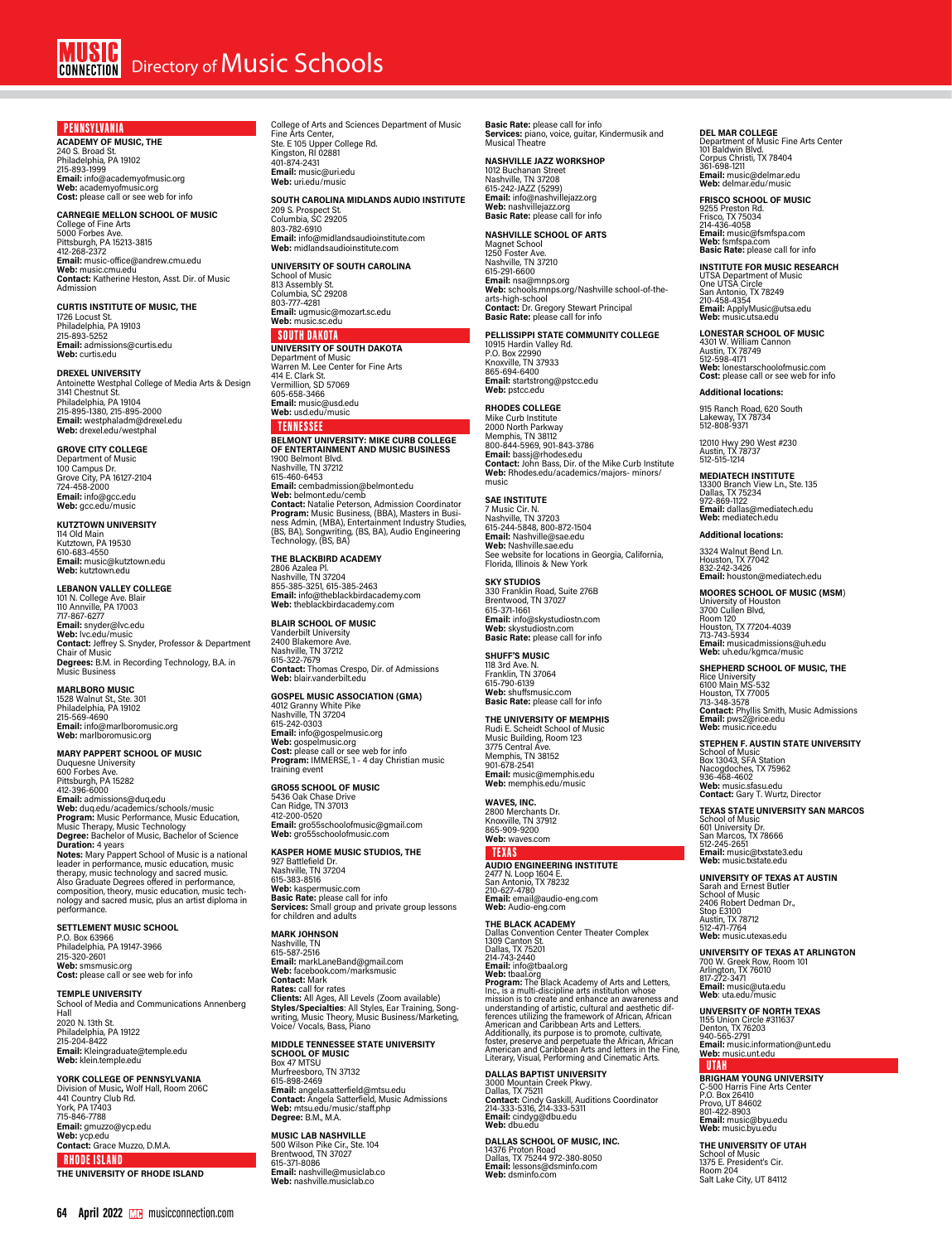## **Download at** *musicconnection.com/industry-contacts*

801-581-6762 **Email:** m.chuaqui@utah.edu **Web:** music.utah.edu **Contact**: Miguel Chuaqui, Dir. School of Music

VOX FOX STUDIOS<br>Becky Willard<br>Becky Willard<br>BOI N3 - 400 E<br>BOI-874-5112<br>BOI-874-5112<br>Web: voxfoxstudios.com, facebook.com/voxfoxstudios<br>**Styles:** covers, pop, rock, indie, singer/songwriter,<br>folk, rap, vocal **Notable Projects:** Madilyn Paige, Timyra-Joi,<br>Maddie Wilson, Shadow Mountain Records, BYU A<br><u>Cappella Club, Colby Ferrin, Monica Moore Smith</u> VERMONT

**VERMONT COLLEGE OF FINE ARTS** 36 College St.<br>Montpelier, VT 05602<br>866-934-VCFA<br>**Contact:** Carol Beatty, Program Director<br>**Email:** Carol.Beatty@vcfa.edu<br>**Web:** vcfa.edu/music-comp

#### VIRGINIA

**ACADEMY OF MUSIC**  1709 Colley Ave, Ste 392 Norfolk, VA 23517 757-627-0967, 757-215-8633 **Web:**  $a$ omva.,  $75$ -213-6033<br> **Cost:** please call or see web for info **Cost:** please call or see web for info **Notes:** 3 locations in the Norfolk area

**CONTEMPORARY MUSIC CENTER**  14155 Sullyfield Cir. Chantilly, VA 20151

703-817-1000<br>**Email:** info@contemporarymusiccenter.com<br>**Web:** contemporarymusiccenter.com<br>**Notes:** Our facilities have 27 private instruction<br>studios. Our teaching staff, who are the finest in the<br>stree, are motivated and

**Additional location:** 

4410 Costello Way Haymarket, VA 571-261-5000

**CUE STUDIOS CENTER FOR AUDIO ENGINEERING** 109 Park Ave. Falls Church, VA 22046 703-532-9033 **Email:** school@cuerecording.com **Web**: centerforaudioengineering.com

### **JAMES MADISON UNIVERSITY**

School of Music 880 S. Main St., MSC 7301 Harrisonburg, VA 22807 540-568-6714 **Contact**: Dr. John Allemeier **Email:** schoolofmusic@jmu.edu **Web:** jmu.edu/music

**LIBERTY UNIVERSITY**  1971 University Blvd. Lynchburg, VA 24515 434-592-6568 **Email:** som@liberty.edu **Web:** liberty.edu/academics/music

**NATIONAL ASSOCIATION OF MUSIC EDUCATION** 1806 Robert Fulton Drive Reston, VA 20191 800-336-3768, 703-860-4000 **Web:** nafme.org

**NORTHERN VIRGINIA COMMUNITY COLLEGE<br>1000 Harry Flood Byrd Hwy.<br>Sterling, VA 20164<br>703-845-6026 Email:** jkolm@nvcc.edu **Web:** nvcc.edu/programs/music/index.html **Contact**: Dr. Jonathan Kolm

#### **OLD DOMINION UNIVERSITY**

2123 Diehn Center for the Performing Arts 1339 West 49 St. Norfolk, VA 23529 757-683-4061 **Email:** music@odu.edu<br>**Web:** odu.edu/musicdept **Degrees:** Music Production, Music Business, and<br>Music Business/ Production.

**RADFORD UNIVERSITY<br>103 Covington Center<br>P.O.Box 6968<br>Radford, VA 24142<br><b>Contact:** Dr. Timothy L. Channell, Chair<br>540-831-5177 **Email:** tchannell@radford.edu **Web:** radford.edu

**UNIVERSITY SHENANDOAH CONSERVATORY<br>1460 University Dr.<br>Winchester, VA 22601<br>540-665-4581 Email:** admit@su.edu **Web:** su.edu/conservatory **Program:** Music, Recording, Composition, Sound<br>Reinforcement, MIDI and Music Production

**VIRGINIA TECH DEPARTMENT OF MUSIC** School of The Peforming Arts 251B Henderson Hall Blacksburg, VA 24061

Contact: Jason Crafton<br>540-231-6713<br>**Email:** Jcrafton@vt.edu **Email:** Jcrafton@vt.edu **Web:** vt.edu/academics/majors/music.html WASHINGTON

**BELLEVUE SCHOOL OF MUSIC** 

2237 140th Ave., N.E. Bellevue, WA 98005 425-401-8486 **Web:** bellevueschoolofmusic.com **Contact:** Robert H. Wilson, Director **Basic Rate:** please call for info

**EVERGREEN STATE COLLEGE**  2700 Evergreen Pkwy. N.W.<br>Olympic, WA 98505<br>360-867-6000<br>**Email:** admissions@evergreen.edu<br>**Web:** evergreen.edu/performingarts

**JACK STRAW PRODUCTIONS**  4261 Roosevelt Way, N.E. Seattle, WA 98105

206-634-0919<br>**Email:** JSP@jackstraw.org<br>**Web:** jackstraw.org<br>**Contact:** Joan Rabinowitz, Exec. Dir.

**JAM ACADEMY MUSIC SCHOOL**  17802 134th Ave. N.E., Ste. 19 Woodinville, WA 98072 425-906-4766 **Email:** info@JamAcademy.com **Web:** jamacademy.com

**MIRROR SOUND STUDIOS<br>301 N.E. 191st St.<br>Seattle, WA 98155<br><b>Email:** info@mirrorsound.com<br>**Web:** mirrorsound.com<br>**Web:** mirrorsound.com<br>**Programs:** Audio Recording Course, 8-week program

**MUSIC CENTER OF THE NORTHWEST<br>901 N. 96th St.<br>Seattle, WA 98103<br>206-526-8443<br><b>Email:** office@mcnw.org<br>**Web:** musiccenternw.org **MUSIC WORKS NORTHWEST**  1331 118th Ave. S.E., Ste. 400 Bellevue, WA 98005

425-644-0988<br>**Email:** registration@musicworksnw.org<br>**Web:** musicworksnw.org

**SEATTLE DRUM SCHOOL**<br>12729 Lake City Way N.E.<br>Seattle, WA 98125 206-364-8815 **Email:** info@seattledrumschool.com **Web:** seattledrumschool.com

### **Additional location:**

1010 S. Bailey Seattle, WA 98108 206-763-9700

**SHORELINE COMMUNITY COLLEGE** Music Department, Bldg. 800 16101 Greenwood Ave. N. Shoreline, WA 98133 206-546-7632 **Email:** teggers@shoreline.edu **Web:** shoreline.edu/music

## WEST VIRGINIA

**WEST VIRGINIA UNIVERSITY** 

School of Music<br>1436 Evansdale Dr.<br>PO Box 6111<br>Morgantown, WV 26506<br>**Smail:** music.@mail.wvu.edu<br>**Email:** music.wvu.edu

# **MOUNTAIN MUSIC FESTIVAL**<br>Ace Adventure Resort Concho Road<br>0ak Hill, WV 25901<br>877-382-5893<br>**Email:** info@mountainmusicfestwv.com<br>**Web:** mountainmusicfestwv.com

**WISCONSON** 

**LAWRENCE UNIVERSITY SCHOOL OF MUSIC** 711 E. Boldt Way Appleton, WI 54911 920-832-7000 **Web:** lawrence.edu/conservatory

UNIVERSITY OF WISCONSIN - MADISON<br>SCHOOL OF MUSIC<br>455 Moose Humanities Bldg.<br>455 M. Park St.<br>Madison, WI 53706<br>Madison, WI 53706<br>**Email:** music@music.wisc.edu<br>**Web:** music.wisc.edu<br>**Cost:** please call or see web for info

**WISCONSIN CONSERVATORY OF MUSIC** 1584 N. Prospect Ave. Milwaukee, WI 53202 414-276-5760 **Email:** info@wcmusic.org **Web:** wcmusic.org **Cost:** please call or see web for info

**UNIVERSITY OF WISCONSIN OSHKOSH MUSIC DEPARTMENT**  800 Algoma Blvd. Oshkosh, WI 54901 920-424-4224

**Email:** music@uwosh.com **Web:** uwosh.edu/music

#### **Degree**: B.M. in Recording Technology WYOMING

**CASPER COLLEGE**  School of Music 125 College Dr. Casper, WY 82601 307-268-2537 **Contact: Eric Unruh, Dean<br>
<b>Email:** unruh@caspercollege.edu<br> **Web:** caspercollege.edu/music<br> **Contact:** Eric Unruh, Dean, School of Fine Arts &<br> **Contact:** Eric Unruh, Dean, School of Fine Arts &<br>
Humanities

**UNIVERSITY OF WYOMING**<br>Department 3037<br>Fine Arts Center, Rm 258<br>1000 E. University Ave.<br>Laramie, WY 82071<br>Email: musicdpt@uwyo.edu<br>**Email:** musicdpt@uwyo.edu<br>**Web:** uwyo.edu/music

**INTERNATIONAL<br>BERKLEE COLLEGE OF MUSIC CAMPUS AND<br>SUMMER PROGRAMS**<br>Palau de les Arts Reina Sofia – Anexo Sur<br>Avenida Profesor Lopez Pinero,<br>4-34 963-332-802<br>Email: admissionsvalencia@berklee.edu<br>Email: admissionsvalencia@

**THE BANFF CENTRE**  107 Tunnel Mountain Dr., Box 1020 Banff, Alberta, Canada T1L 1H5 403-762-6100 **Web:** banffcentre.ca

**CONSERVATOIRE DE PARIS**  209 Ave. Jean Jaur s<br>75019 Paris, France<br>+33 1 40 40 45 45<br>**Web:** conservatoiredeparis.fr

**GUILDHALL SCHOOL OF MUSIC & DRAMA<br>Silk Street, Barbican<br>London EC2Y 8DT,<br>United Kingdom** +44 20 7628 2571 **Web:** gsmd.ac.uk

#### **HARRIS INSTITUTE**

118 Sherbourne St. Toronto, Ontario, Canada, M5A 2R2 416-367-0178, 800-291-4477 Fax 416-367-5534 **Email:** info@harrisinstitute.com<br>**Web:** harrisinstitute.com<br>**Degree offered:** Diploma<br>**Cost:** please call or see web for info **Program: Th**e program names have changed.<br>**Producing/Engineering Program is now**<br>"Audio Production Program (APP)" and Recording<br>Arts Management is now "Arts Management<br>Program (AMP)"<br>Notes: The Faculty of 67 leading indus

## **THE INSTITUTE OF CONTEMPORARY MUSIC PERFORMANCE**

Foundation House 1A Dyne Rd. London NW6 7XG +44 (0) 207 328 0222 **Email:** enquiries@icmp.ac.uk **Web:** icmp.co.uk **Cost:** please call or see web for info **Program:** With over 25 years of experience in the sector, the Institute is considered by many to be one of the pioneers of contemporary music educa-<br>tion in the country, leading the way with innovative<br>courses and services. Home of the legendary Guitar<br>music education sector, as well as by the music<br>music education secto

#### **MCGILL UNIVERSITY**

Schulich School of Music<br>Strathcona Music Building<br>555 Sherbrooke St., W.<br>Montreal, Quebec, Canada H3A 1E3<br>514-398-4535<br>**Web:** mcgill.ca/music

**MOSMA**<br>Mid-Ocean School of Media Arts<br>1588 Erin St.<br>Cinnada<br>C04-775-3308 **Email:** info@midoceanschool.ca **Web:** midoceanschool.ca

**NIMBUS RECORDING**  1490 West Broadway, Suite 300<br>Vancouver, Canada V5T 1B7<br>604-875-8998<br>**Email:** admissions@nimbusrecording.com<br>**Web: nimbusrecording.com<br><b>Program:** one-year Diploma Programs

**OIART**<br>Ontario Institute of Audio Recording Tech.<br>500 Newbold St.<br>London, Ontario N6E 1K6

## 519-686-5010 **Email:** inquiry@olart.org **Web:** oiart.org

**RECORDING ARTS CANADA**<br>1207 Rue Saint-Andre **Montreal. Quebec** 

514-286-4336 **Email:** montreal@recordingarats.com **Web:** recordingarts.com

### **Additional location:**

111 Peter St., Ste. 706<br>Toronto, Quebec<br>416-977-5074<br>**Email:** toronto@recordingarts.com

**ROYAL COLLEGE OF MUSIC (LONDON)** Prince Consort Rd.<br>London SW7 2BS, United Kingdom<br>+44 20 7591 4300<br>**Email:** info@rcm.ac.uk<br>**Web:** rcm.ac.uk<br>**Degree:** Bachelor's degree

**TREBAS INSTITUTE**<br>543 Yange Street Suite 300<br>Toronto, Ontario, M4Y 15Y, Canada<br><u>41</u>6-966-3066 **Web:** Trebas.com **Programs:** Audio Engineering, Entertainment Management, Management,<br>Event Venue Management, Film TV production

**Additional location:** 

Montreal English, Montreal Francais<br>550 Sherbrooke St. W., Ste. 600<br>Montreal, Quebec, H3A 1B9<br>**Programs:** DJ Arts Tech., Film TV Prod., Music<br>**Programs:** DJ Arts Tech., Film TV Prod., Music<br>Sound Design, Studio Recording L

**SAE INSTITUTE OF TECHNOLOGY**  Melbourne, Australia 235 Normanby Rd. South Melbourne, VIC 3205  $+61$  (0)3 8632 3400<br>**Fax:**  $+61$  (0)3 8632 3401 **Fax:** +61 (0)3 8632 3401 **Email:** melbourne@sae.edu **Web:** sae.edu.au/campuses/melbourne

**Additional locations:** 

**Australia**  Sydney, Brisbane, Byron Bay, Adelaide, Perth

**United Kingdom**  SAE House 297 Kingsland Rd. E8 4DD London +44-(0)3330-112-315 **Web:** sae.edu/gbr<br>Oxford, Liverpool, Glasgow

**France**<br>Honey Street<br>Building 229<br>9330 Aubervilliers<br><del>Lan</del>ail: paris@sae.edu<br>**Emai**l: paris@sae.edu<br>**Web:** sae.edu/fra/fr

**Germany**<br>Homburger Landstr. 182<br>60435 Frankfurt/Main 49-069 57 70 16 40<br>**Emai**l: frankfurt@sae.edu<br>**Web:** sae.edu/deu/de<br>Hannover, Stuttgart, Munchen, Leipzig, Hamburg,<br>Bochum, Berlin

### **UNIVERSITE BLAISE PASCAL**

34, Ave. Carnot BP 185 63006 Clermont-Ferrand CEDEX France +33 (0)4 73 40 63 63 (standard) Fax +33 (0)4 73 40 64 31 **Email:** ri@univ-bpclermont.fr<br>**Cheire** in Colomic Construction<br>**Oost:** Less than \$10,000 per year including accommodations program and facilities: two & three year<br>university program anglation and facilities: two & three

### **UNIVERSITE DE MONTREAL'S FACULTY OF MUSIC**

200 av. Vincent-d'Indy, bureau B-301 Montreal (Quebec) H2V 2T2 514-343-6427 **Email:** musique@umontreal.ca<br>**Web:** musique@umontreal.ca<br>**Degrees:** Major in Digital Music, Minor in Digital<br>Music, Bachelor in Electroacoustic Music<br>in Mixed Electroacoustic Music<br>in Mixed Electroacoustic Music

UNIVERSITY OF TORONTO<br>Faculty of Music Admission Office - Room 145<br>Edward Johnson Building<br>80 Queen's Park<br>Toronto, Ontario, Canada M5S2C5<br>416-978-3750<br>Web: music.utoronto.ca<br>Degree: Two-year Master's in Music Technology<br>a

#### ONLINE

**BERKLEE ONLINE**  1-617-747-2146 **Email:** advisors@online.berklee.edu **Web:** online.berklee.edu

**FULL SAIL UNIVERSITY 844-706-0683**<br>**Web:** fullsail.edu/campus-and-online/online-degrees<br>See Florida listing for details

**SAVVY MUSICIANS ACADEMY Web:** savvymusicianacademy.com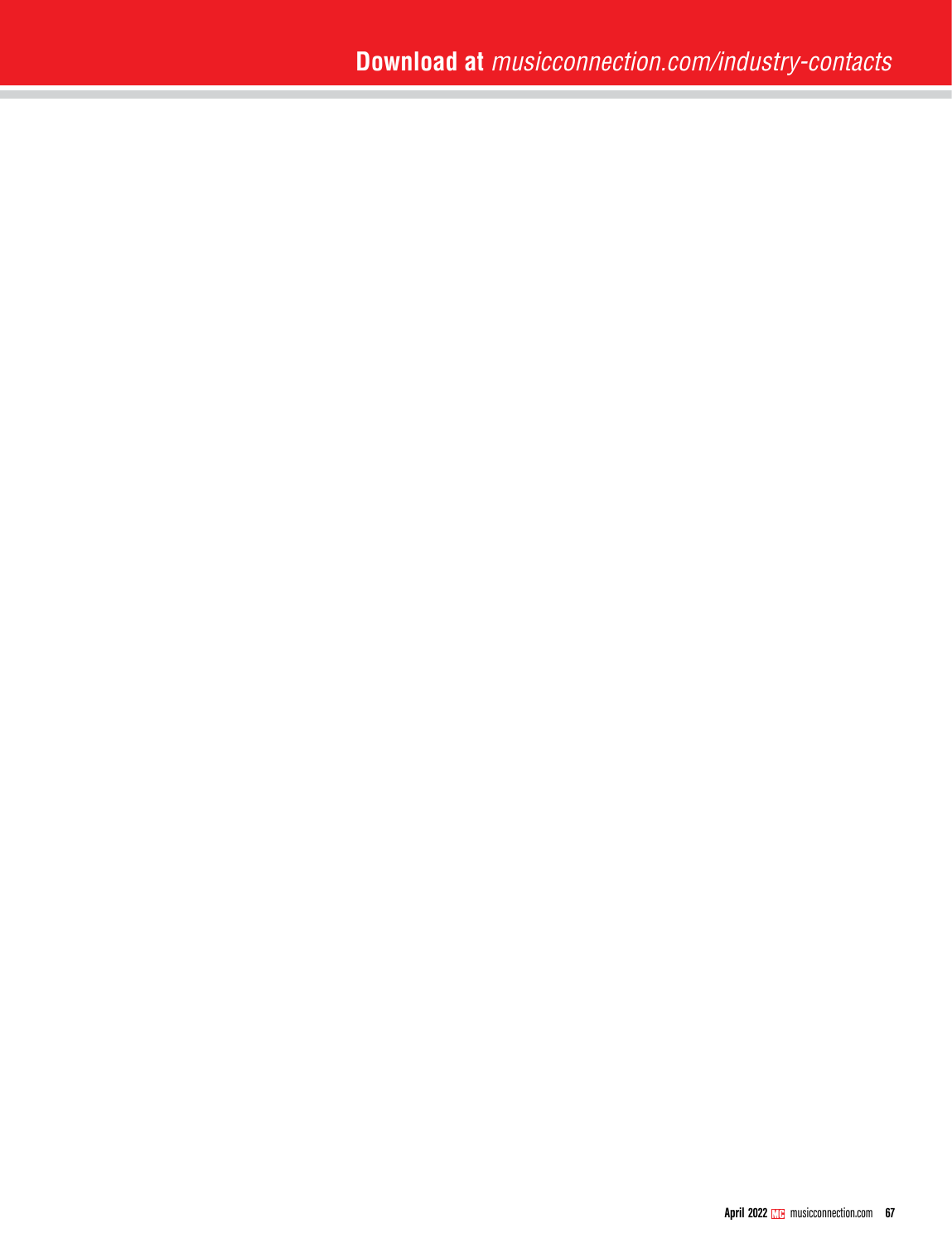